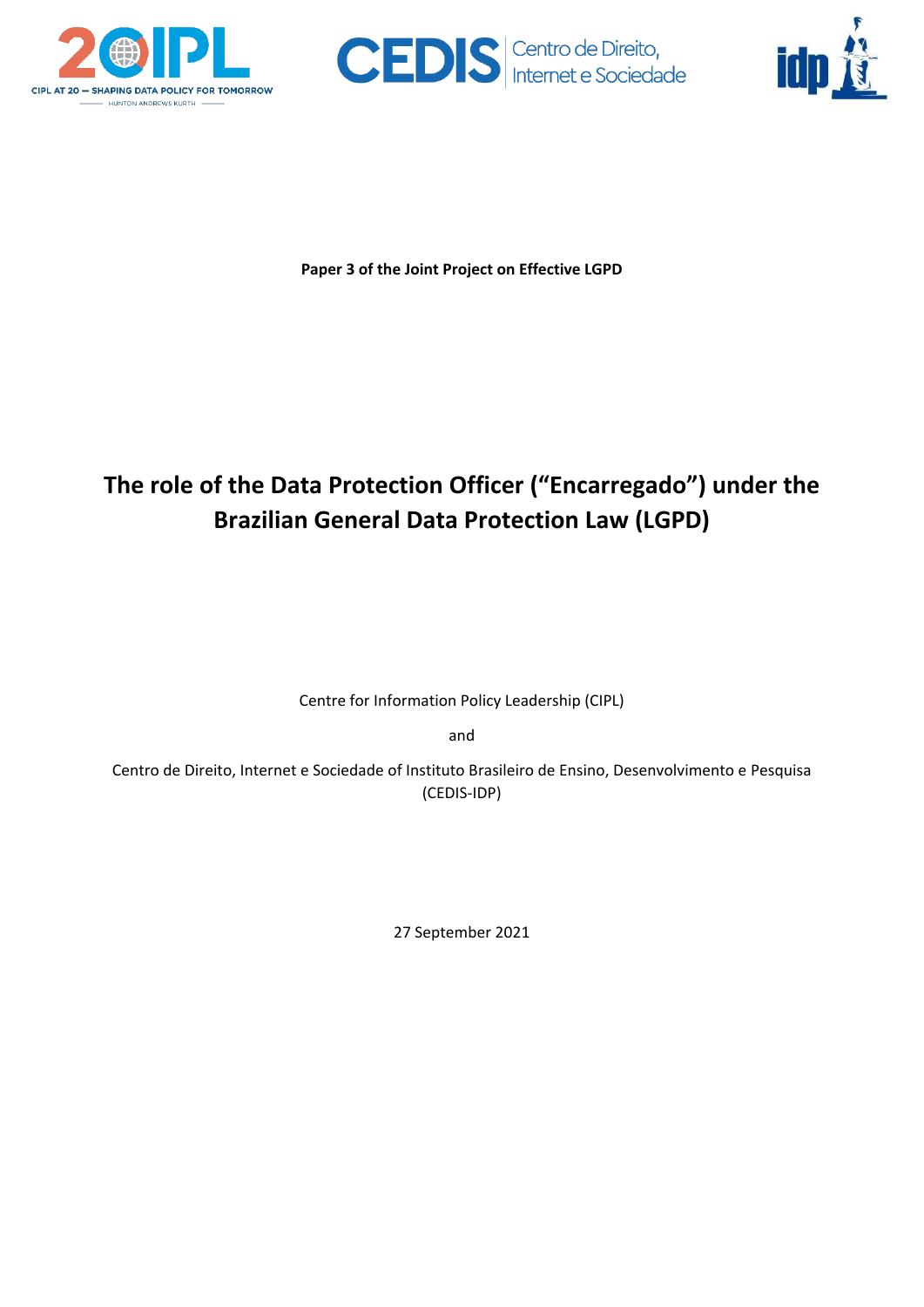

*This is the third paper of the special Joint-Project "Effective Implementation and Regulation Under the New Brazilian Data Protection Law (LGPD)" by CIPL and CEDIS/IDP.[1](#page-1-0) This project strives to: facilitate informationsharing about the LGPD; inform and advance constructive, forward-thinking and consistent LGPD implementation; enable the sharing of industry experience and best practices; and promote effective regulatory strategies concerning the LGPD. More information and the materials produced as part of this project can be found at [<https://www.informationpolicycentre.com/effective-lgpd.html>](https://www.informationpolicycentre.com/effective-lgpd.html).*

## **CONTENTS**

|      |      | Summary of Recommendations for the ANPD for its complementary rules concerning the role of the DPO. 3 |  |
|------|------|-------------------------------------------------------------------------------------------------------|--|
| 1.   |      |                                                                                                       |  |
| 2.   |      |                                                                                                       |  |
| 3.   |      |                                                                                                       |  |
|      | 3.1. |                                                                                                       |  |
|      | 3.2. |                                                                                                       |  |
| 3.3. |      |                                                                                                       |  |
|      | 3.4. |                                                                                                       |  |
|      | 3.5. |                                                                                                       |  |
|      | 3.6. |                                                                                                       |  |
|      | 3.7. |                                                                                                       |  |
|      | 3.8. |                                                                                                       |  |
| 4.   |      |                                                                                                       |  |
| 5.   |      |                                                                                                       |  |
|      | 5.1. |                                                                                                       |  |
|      | 5.2. |                                                                                                       |  |
|      | 5.3. | Should the DPO be an individual or could it be a department/team under the organization? 18           |  |
|      | 5.4. | Can the DPO be a part-time role and/or an external DPO ("DPO as a service")?  19                      |  |
|      | 5.5. | Should the DPO role have independence, protected status and avoid conflicts of interest?  19          |  |
|      | 5.6. |                                                                                                       |  |
|      | 5.7. | Should organizations publicly disclose the DPO's identity and contact details?  20                    |  |

<span id="page-1-0"></span> <sup>1</sup> This paper was drafted by the Centre for Information Policy Leadership (CIPL) in collaboration with the *Centro de Direito, Internet e Sociedade* of the *Instituto Brasileiro de Ensino, Desenvolvimento e Pesquisa* (Cedis/IDP). CIPL is a global privacy and security think tank based in Washington, DC, Brussels and London. CIPL works with industry leaders, regulatory authorities and policy makers to develop global solutions and best practices for privacy and responsible use of data to enable the modern information age. Cedis/IDP is an institution focused on promoting research and debates on the implementation of new laws and regulations that impact the information society such as those relating to privacy and data protection, competition and innovation, and internet governance. Cedis/IDP organizes events, workshops, research groups and partnerships with Brazilian and global organizations.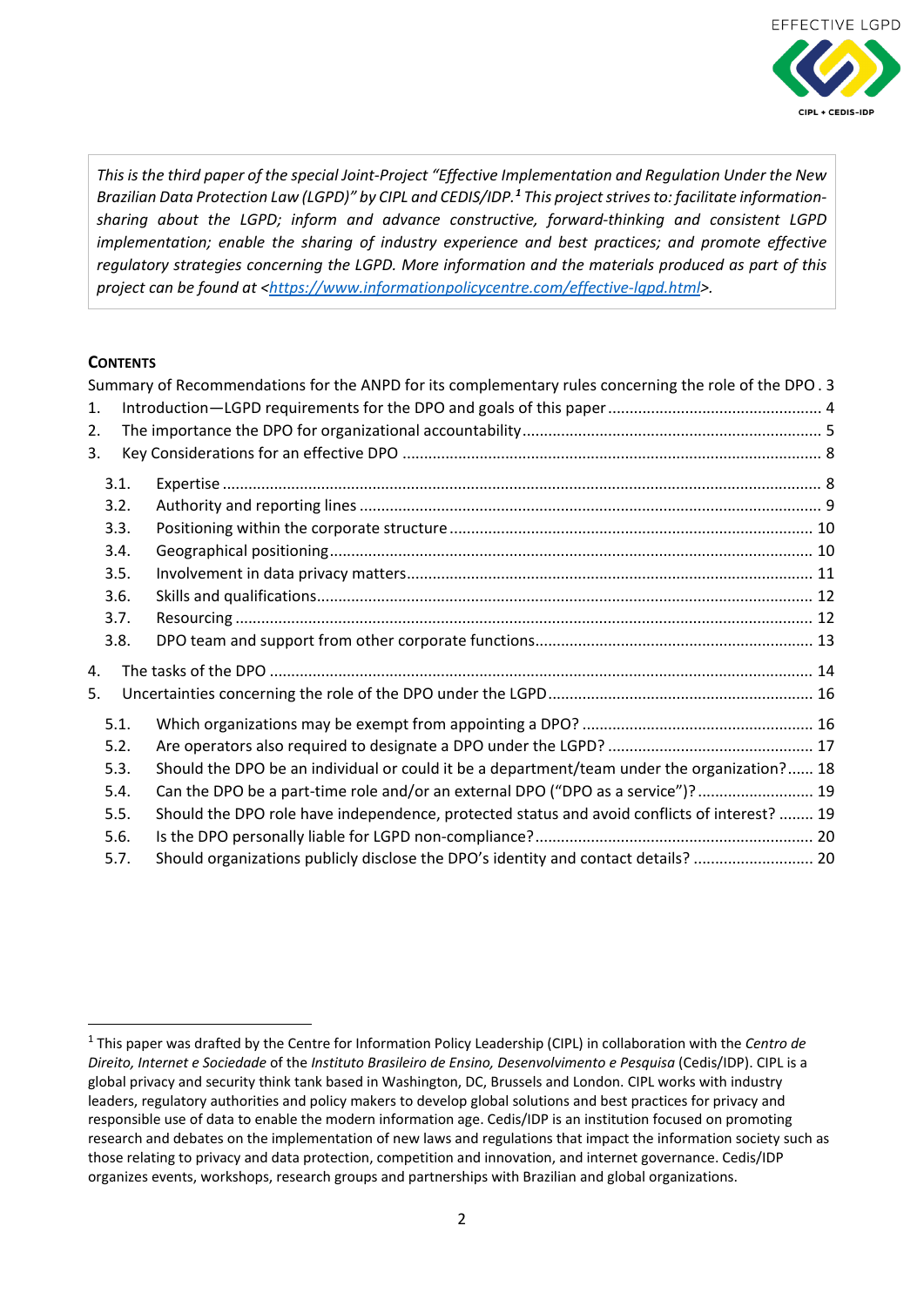

## <span id="page-2-0"></span>**SUMMARY OF RECOMMENDATIONS FOR THE ANPD FOR ITS COMPLEMENTARY RULES CONCERNING THE ROLE OF THE DPO**

- Adopt an approach that is flexible, pragmatic, instructive and risk- and outcomes-based, rather than prescriptive or primarily punitive.
- Reinforce that the role of the DPO under the LGPD is different compared to this role under the GDPR, in particular with regards to the DPO's independence and conflicts of interest requirements.
- Acknowledge the importance of the DPO for organizational accountability.
- Acknowledge that the DPO is not a one-size-fits-all role and allow organizations the flexibility to define the DPO role as appropriate to their business and data processing activities (as long as it complies with the LGPD rules).
- Propose a set of criteria for organizations to consider when defining their needs in relation to the role of the DPO and examples of how they can establish this role internally and externally).
- Consider organizations having gone beyond the LGPD's and ANPD's DPO requirements as a mitigation factor in enforcement cases.
- Consider establishing a specific department within the ANPD dedicated to engaging with DPOs.
- Acknowledge that the DPO need not be involved in all data protection matters and leave it to organizations to define appropriate criteria for DPO involvement.
- Encourage organizations to adopt a risk-based approach towards the role of the DPO so that he/she/they are involved primarily in higher-risk and strategic matters.
- Provide flexibility for organizations to define their DPO's role in interacting with the public and the ANPD as appropriate to their business.
- Do not mandate additional tasks for the DPO that go beyond the core DPO tasks established by the LGPD—recommend and provide examples of additional tasks instead.
- Exempt organizations from the DPO requirement if their processing activities are low-risk.
- Encourage operators to appoint a DPO rather than making it mandatory in all cases.
- Allow a department within the organisation to fulfill the role of the DPO if appropriate.
- Allow organizations to appoint external DPOs if appropriate.
- Clarify that DPOs are not personally liable for the organizations' misconduct and noncompliance with the LGPD.
- Allow organizations to publish the contact details of the DPO office rather than the personal contact details of the individual fulfilling the role of the DPO to preserve his/her/their safety.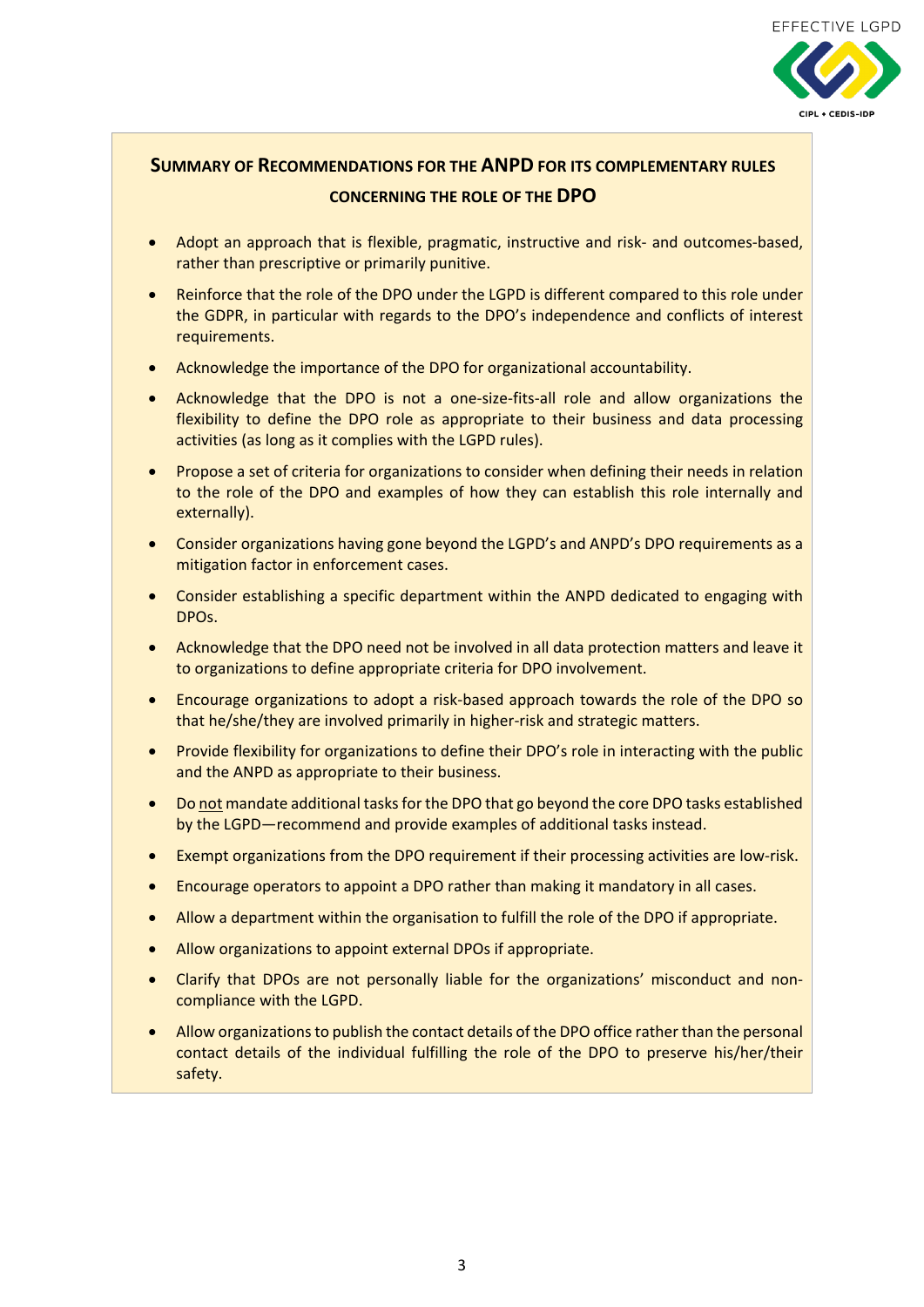

## **The role of the Data Protection Officer ("Encarregado") under the Brazilian General Data Protection Law (LGPD)**

## <span id="page-3-0"></span>**1. INTRODUCTION—THE LGPD DPO REQUIREMENTS AND THE GOALS OF THIS PAPER**

The Data Protection Officer (DPO) is a key feature of organizational accountability. The DPO is responsible for overseeing the implementation of the data privacy management program (DPMP), translation of legal obligations into concrete actions, documentation of data processing activities and decisions, and the training of relevant staff as part of the DPMP. (see [Section 2\)](#page-4-0) The Brazilian data protection law (*Lei Geral de Proteção de Dados Pessoais*—LGPD)[2](#page-3-1) has introduced for the first time the role of the DPO in Brazil, under the name "encarregado". The LGPD DPO rules apply to both public and private sector organizations that fall within the wide scope of the law and will be further regulated by the ANPD in the first semester of 2022 according to Ordinance No. 11/2021 of the ANPD, which establishes the regulatory agenda of the authority.<sup>[3](#page-3-2)</sup>

The name "encarregado" means a person who "is in charge" of the organization's data processing activities. We understand that this includes, among other activities, the organization's DPMP, which organizations are required to put in place to comply with the provisions of the LGPD.<sup>[4](#page-3-3)</sup> Notably, the LGPD requirements are less prescriptive than the DPO requirements in data protection laws of other jurisdictions—such as the EU General Data Protection Regulation (GDPR), the Privacy (Australian Government Agencies—Governance) APP Code 2017, and Colombia's Law 1581/2012 and Decree 1074. [5](#page-3-4) For example, unlike the GDPR, the LGPD does not require DPOs to be independent and free from conflicts of interest.

The LGPD DPO provisions are as follows:

- **Article 5, VIII** defines the DPO as the person appointed by the controller and the operator to act as the main point of contact between the controller, individuals and the Brazilian data protection authority (*Autoridade Nacional de Proteção de Dados Pessoais*—ANPD);
- **Article 41** specifies that controllers must appoint a DPO (no mention is made to operators);
- **Article 41, paragraph 1** establishes that the identity and contact details of the DPO must be publicly disclosed, in a clear and objective manner, preferably in the controller's website;
- **Article 41, paragraph 2** establishes that the DPO is responsible for (i) receiving and acting upon individuals' as well as the ANPD's requests, (ii) providing advice and guidance to the organization on data protection and LGPD compliance, and (iii) following any further instructions determined by the controller or by complementary rules;
- **Article 41, paragraph 3** establishes that the ANPD may issue complementary rules concerning the role of the DPO, including any exemptions to appoint a DPO; and

<span id="page-3-1"></span><sup>&</sup>lt;sup>2</sup> Available a[t http://www.planalto.gov.br/ccivil\\_03/\\_ato2015-2018/2018/lei/L13709.htm](http://www.planalto.gov.br/ccivil_03/_ato2015-2018/2018/lei/L13709.htm) (official publication in Portuguese).

<span id="page-3-2"></span><sup>&</sup>lt;sup>3</sup> This paper applies to organizations that fall within the scope of the LGPD according to Articles 3 and 4. It should be noted that public entities do not fit perfectly into all the indications in this paper, but they can use this work to the extent that is compatible with their activities.

<span id="page-3-3"></span><sup>4</sup> Article 50 of the LGPD.

<span id="page-3-4"></span><sup>5</sup> For a comparison of the DPO requirements in data protection laws around the globe, see IAPP's Data Protection Officer Requirements by Country, 9 April 2021, available a[t https://iapp.org/resources/article/data-protection](https://iapp.org/resources/article/data-protection-officer-requirements-by-country/)[officer-requirements-by-country/.](https://iapp.org/resources/article/data-protection-officer-requirements-by-country/)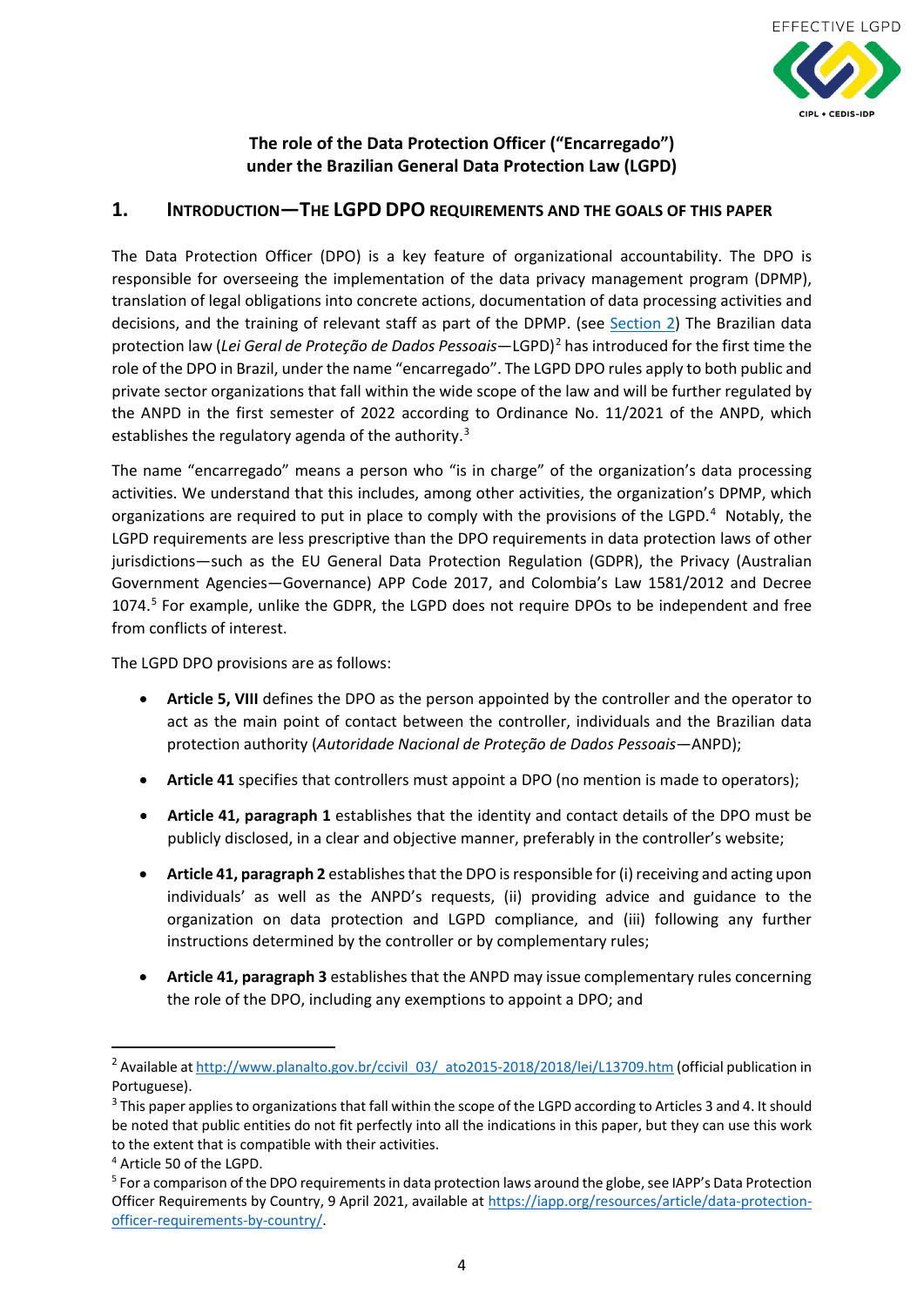

• **Article 23, III** clarifies that public organizations must also appoint a DPO.

As explicitly provided for by the LGPD, the DPO has a dual role of:

- i. Protecting individuals with regards to their right to data protection as well as other rights that may be impacted by the processing of personal data; and
- ii. Advising the organization on legal, commercial and reputational risks relating to noncompliance with the LGPD requirements.

**It is positive that the LGPD is flexible as opposed to prescriptive in relation to the role of the DPO**. The level of prescriptiveness regarding the DPO attributes varies in data protection laws, and experience has shown that the more prescriptive the legal rules concerning the DPO are (such as the ones in the GDPR), the more challenging it may be for organizations to implement this role in a way that fits their structure and culture. As seen above, the ANPD is tasked with issuing complementary rules on the role of the DPO and has included these rules as one of the top priorities in its regulatory agenda for 2021-2022.<sup>[6](#page-4-1)</sup> In doing so, the ANPD should find the balance between providing clarity to organizations where needed and avoiding being overly prescriptive—providing examples and case studies may help the ANPD reach this balance.

**There are many instances, however, where Brazilian and international organizations will need clear guidance concerning the role of the DPO under the LGPD**. Organizations face practical challenges on determining whether they are actually required to appoint (or would benefit from appointing) a DPO and how this role should be positioned within the organization. Examples include where the DPO should sit geographically and within the company's structure and what should be his/her/their reporting lines; whether large organizations can appoint existing DPOs under other jurisdictions to act as the LGPD DPO; or whether the DPO must be internal or could be external to the organization. For more unresolved questions, please refer to [Section 3.](#page-7-0)

This Paper seeks to address these challenges from a practical point of view, drawing from the experience and best practices of mature multinational organizations already subject to the obligation to appoint a DPO under other data protection laws. The ultimate goals of this Paper are to support:

- i. Organizations in understanding the importance of the role of the DPO under the LGPD and the relevant considerations when creating a DPO position for their organization; and
- ii. The ANPD in effectively addressing organizations' concerns and challenges when drafting their complementary rules on the role of the DPO.

## <span id="page-4-0"></span>**2. THE IMPORTANCE THE DPO FOR ORGANIZATIONAL ACCOUNTABILITY**

**Accountability is a key building block for effective data protection**. It operationalizes legal obligations and behavioral goals into concrete data protection controls, policies, procedures, tools and actions within an organization. It also places responsibility on organizations to exercise judgment in carrying out contextual analyses to establish the level of risk created by their personal data processing activities and in applying relevant risk mitigation measures. Accountability is not set in stone but requires ongoing adaptation and an internal change management process to keep pace with evolving laws, regulations, technology, and business practices.

<span id="page-4-1"></span><sup>—&</sup>lt;br>6 <sup>6</sup> Available at <https://www.in.gov.br/en/web/dou/-/portaria-n-11-de-27-de-janeiro-de-2021-301143313> (official publication in Portuguese).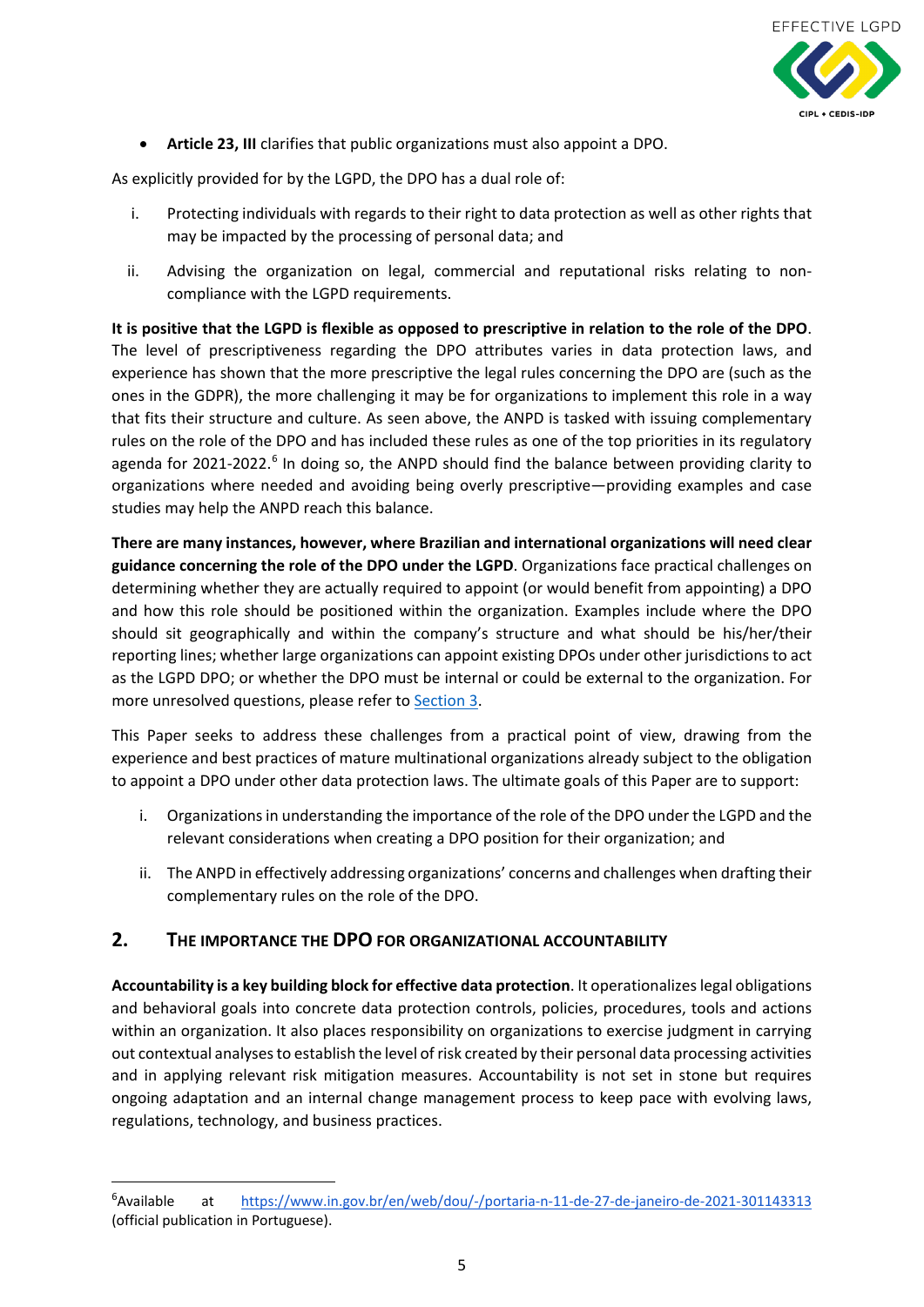

Accountability is a core principle under the LGPD.<sup>[7](#page-5-0)</sup> It means that organizations (i) take steps to translate data privacy legal requirements into risk-based, concrete, verifiable and enforceable actions and controls through the implementation of a comprehensive DPMP and (ii) are able to demonstrate the existence and effectiveness of such actions and controls internally and externally.

As already mentioned, **the DPO is a core element of organizational accountability**. This role is instrumental in enabling that privacy compliance and the DPMP are properly adapted to the privacy risk profile of the organization as well as the varying risks of processing activities. Consequently, it is important that the DPO is seen as having a strategic function within the organization. The DPO should be considered as a trusted business advisor and enabler of innovative data uses, ensuring that privacy considerations are brought up early in the planning and design phase of data processing operations.

Appointing a DPO is one of the first things that organizations should do when developing and implementing their DPMP. [8](#page-5-1) The DPO should have a strategic role as a trusted advisor, working in partnership with the organization's leadership and liaising with the business on data privacy but, possibly, also more broadly on all data or digitally-related matters. This will depend, of course, on how the organization views this role as well as the size of the company and the importance of data and digital issues for its business. While it is possible to focus this role solely on operational tasks relating to data protection and LGPD compliance (e.g., managing data subject rights requests), leading accountable organizations leverage this role more broadly to be strategic from an accountability standpoint.<sup>[9](#page-5-2)</sup> This strategic positioning of the DPO is even more relevant for organizations that have a data-driven business model.

#### **Case study 1. DPO has helped raise awareness of the DPMP and gain client trust**

Having a DPO in charge of the DPMP has enabled a large multinational organization headquartered in Brazil to raise awareness on the program internally. The DPO's role has enhanced employees' engagement in program activities as they feel that the program "has a face" and they know who to contact. It also allowed this organization to gain client trust, given that the DPO engages with clients to explain what measures the company is taking to become accountable in data privacy.

In fact, in recent years organizations have been increasingly recognizing the role of the DPO as a compliance enabler and an instrumental part of their accountability and data protection programs. Because the DPO's explicit role is to protect individuals with regards to the processing of personal data (which is a fundamental right in Brazil)<sup>10</sup>, having a DPO helps to enhance individuals and customers' trust in the organization. It also raises the level of trustworthiness of organizations in the digital supply chain. Therefore, while only controllers may be required under the LGPD to appoint a DPO (see Section [1\)](#page-3-0), processors should not overlook the importance of this role and may want to have their own DPO or a person with similar responsibilities. Controllers will be looking for assurance from their business

<span id="page-5-0"></span><sup>&</sup>lt;sup>7</sup> See Article 6, X and Article 50 LGPD.

<span id="page-5-1"></span><sup>8</sup> See the CIPL and CEDIS-IDP paper on the Top Priorities for Public and Private Organizations to Effectively Implement the LGPD (i[n English](https://www.informationpolicycentre.com/uploads/5/7/1/0/57104281/cipl-idp_white_paper_on_top_priorities_for_public_and_private_organizations_to_effectively_implement_the_lgpd__1_september_2020_.pdf) and [Portuguese\)](https://www.informationpolicycentre.com/uploads/5/7/1/0/57104281/%5bpt%5d_cipl-idp_white_paper_on_top_priorities_for_organizations_to__effectively_implement_the_lgpd_7_october_2020_.pdf).

<span id="page-5-2"></span> $9$  CIPL has developed the well-known [CIPL Accountability Framework](https://www.informationpolicycentre.com/uploads/5/7/1/0/57104281/cipl_accountability_framework__27_may_2020_.png) and has worked extensively on this concept, publishing a series of papers outlining the elements of accountability and how organizations can operationalize accountability, includin[g What Good and Effective Data Privacy Accountability Looks Like:](https://www.informationpolicycentre.com/organizational-accountability.html)  [Mapping Organizations' Practices to the CIPL Accountability Framework;](https://www.informationpolicycentre.com/organizational-accountability.html) [The Case for Accountability: How it](https://www.informationpolicycentre.com/uploads/5/7/1/0/57104281/cipl_accountability_paper_1_-_the_case_for_accountability_-_how_it_enables_effective_data_protection_and_trust_in_the_digital_society.pdf)  [Enables Effective Data Protection and Trust in the Digital Society;](https://www.informationpolicycentre.com/uploads/5/7/1/0/57104281/cipl_accountability_paper_1_-_the_case_for_accountability_-_how_it_enables_effective_data_protection_and_trust_in_the_digital_society.pdf) and [Incentivizing Accountability: How Data](https://www.informationpolicycentre.com/uploads/5/7/1/0/57104281/cipl_accountability_paper_2_-_incentivising_accountability_-_how_data_protection_authorities_and_law_makers_can_encourage_accountability.pdf)  [Protection Authorities and Law Makers Can Encourage Accountability.](https://www.informationpolicycentre.com/uploads/5/7/1/0/57104281/cipl_accountability_paper_2_-_incentivising_accountability_-_how_data_protection_authorities_and_law_makers_can_encourage_accountability.pdf) Other CIPL papers on accountability are also available o[n CIPL's website.](https://www.informationpolicycentre.com/cipl-white-papers.html)

<span id="page-5-3"></span><sup>&</sup>lt;sup>10</sup> See the Brazilian Supreme Court Justice Rosa Weber's vote [\(in Portuguese\)](https://redir.stf.jus.br/paginadorpub/paginador.jsp?docTP=TP&docID=754357629) in the case of the Direct Unconstitutionality Actions (ADIs) 6387, 6388, 6389, 6390 e 6393.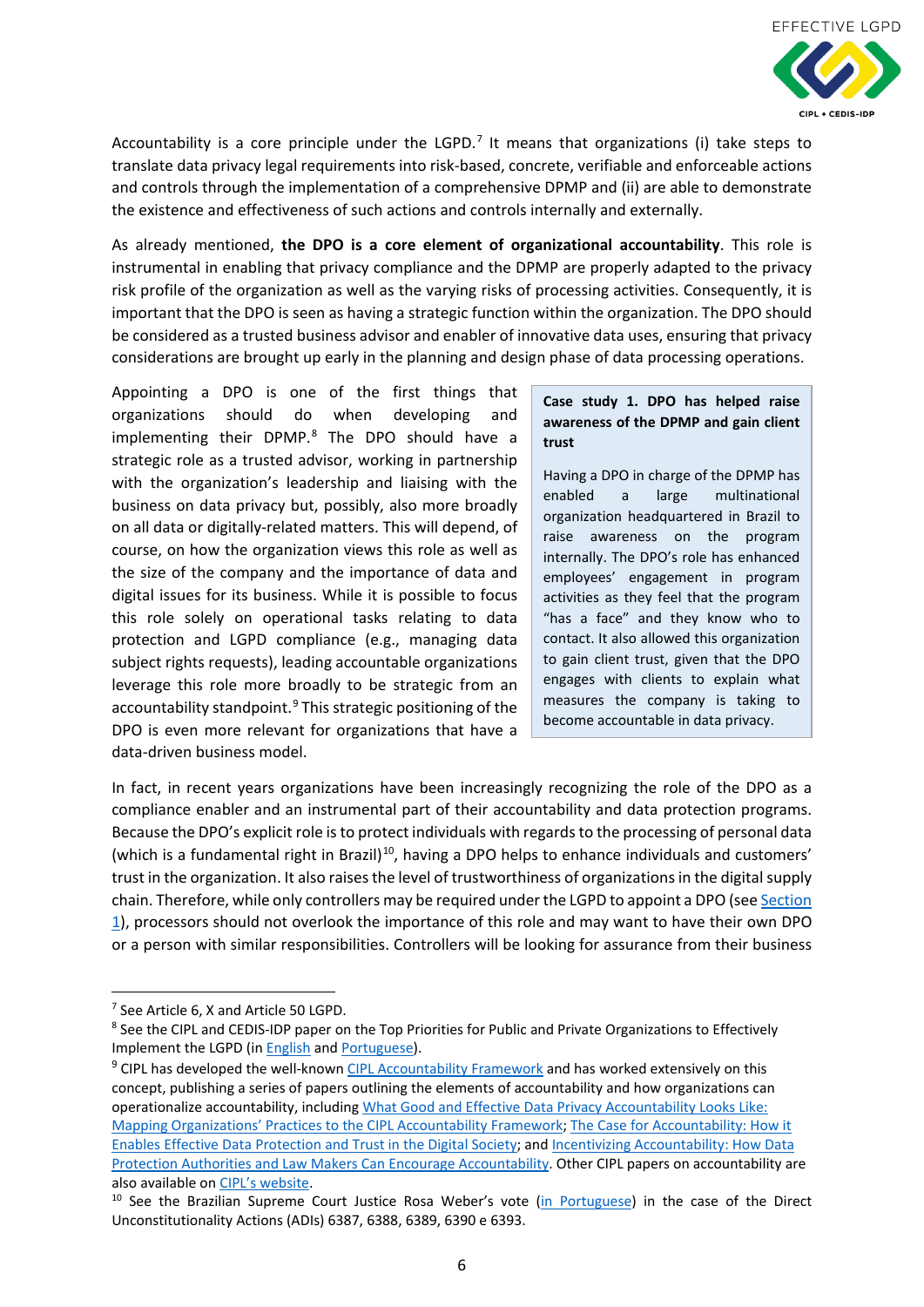

partners that they are processing data in compliance with the LGPD and having a DPO may be a good way to provide such assurance.

Mature organizations subject to other legal regimes that require the designation of a DPO commonly establish a number of features for this role, which can be seen as best practice:

- Having a key role in the planning, implementing and overseeing the organization's DPMP the DPO can be seen as a *chef d'orchestre*, working with and leveraging other relevant corporate functions in all the phases of the creation and maintenance of the DPMP;
- Reporting to senior leadership and/or the Board;
- Having deep knowledge of the organization and acting as its "collective conscience", taking into account that the DPO will make recommendations or decisions potentially impacting the business;
- Being involved in data strategy and data-related decisions—e.g., by having a seat at the table and access to top-level management, being consulted by the business in the early stages of product/service development, and ensuring appropriate attention to privacy by design;
- Acting and being accepted as a trusted business advisor and privacy champion (rather than being seen by the business as an internal "police officer"), based on clear internal communications to all relevant parts of the organization concerning the role and responsibilities of the DPO (e.g., through internal policies or a DPO Charter, as well as training and awareness);
- Being involved in business decisions concerning data privacy risks and responding to questions about data privacy risk assessments;
- Applying a risk-based approach to his/her/their activities through prioritizing areas of higher risk for individuals as well as for the organization;
- Maintaining a trusted relationship with the data protection authority (here the ANPD) and acting as its main interlocutor and contact point.

The ANPD has an important role in incentivizing organizational accountability, as higher levels of accountability will facilitate the realization of the LGPD's dual goals of data protection and economic growth. The ANPD should, therefore, affirmatively recognize and reward organizations that go above and beyond what the law requires to protect individuals' personal data. An example of treating the LGPD requirements as a floor rather than the ceiling would be when organizations define their DPO's responsibilities in a way that exceeds the LGPD requirements. Another example would be where those organizations that might be exempted from the DPO requirements by the upcoming complementary ANPD rules nevertheless decide to appoint a voluntary DPO on the basis that this will enable not only better compliance but also heighten the organization's general accountability and digital responsibility.

**Recommendations for the ANPD for its complementary rules concerning the role of the DPO:** 

- Adopt an approach that is flexible, pragmatic, instructive and risk- and outcomes-based, rather than prescriptive or primarily punitive.
- Reinforce that the role of the DPO under the LGPD is different compared to this role under the GDPR, in particular with regards to the DPO's independence and conflicts of interest requirements.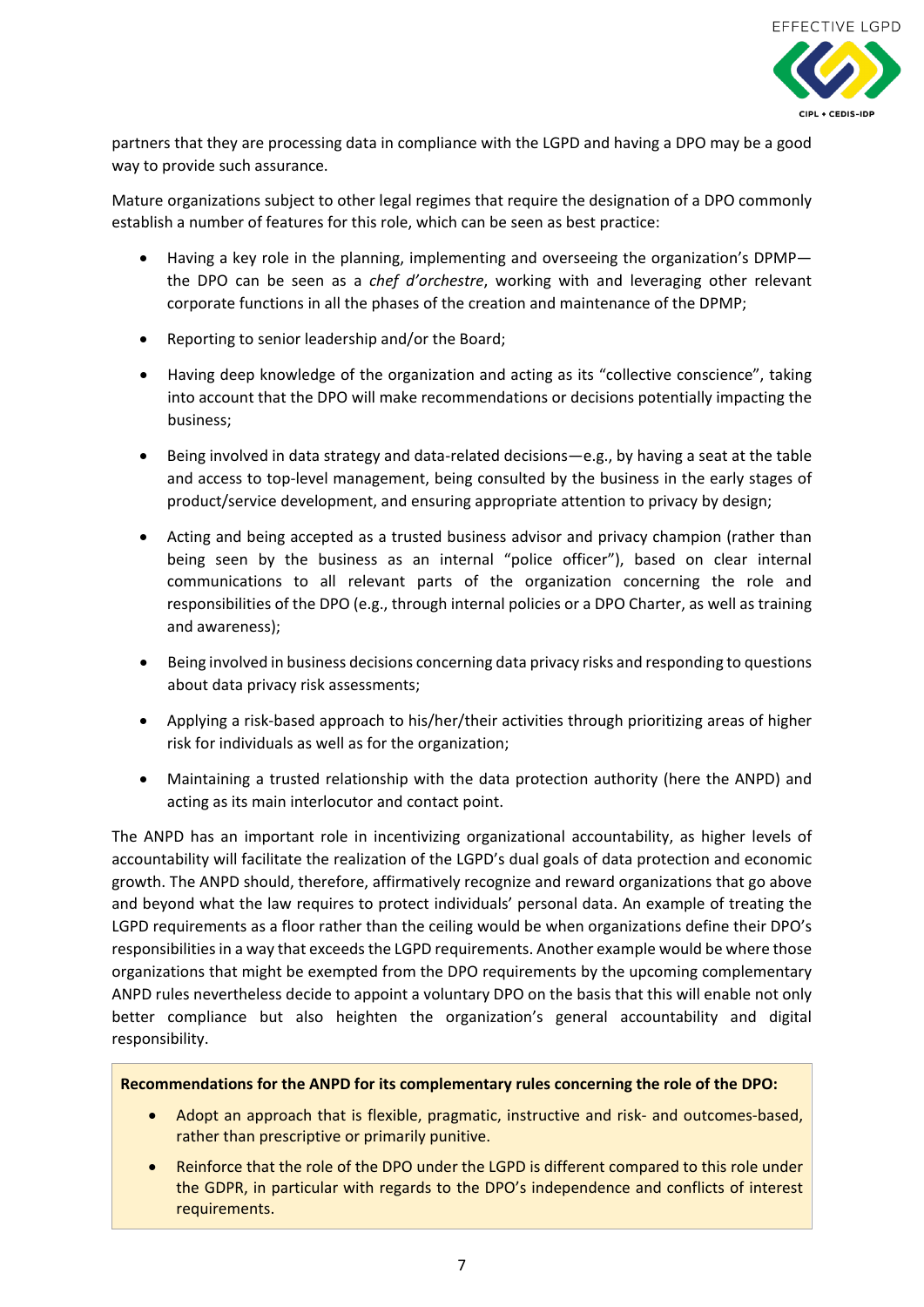

- Acknowledge the importance of the DPO for organizational accountability.
- Acknowledge that the DPO is not a one-size-fits-all role and allow organizations the flexibility to define the DPO role as appropriate to their business and data processing activities (as long as it complies with the LGPD rules).
- Propose a set of criteria for organizations to consider when defining their needs in relation to the role of the DPO and examples of how they can establish this role internally and externally).
- Consider organizations having gone beyond the LGPD's and ANPD's DPO requirements as a mitigation factor in enforcement cases.

## <span id="page-7-0"></span>**3. KEY CONSIDERATIONS FOR AN EFFECTIVE DPO**

Regardless of whether the organization (controller or operator) has established the role of the DPO as focusing solely on the tasks prescribed by the LGPD or having a broader role, there are certain key considerations relevant to every organization when designating a DPO. These considerations vary depending on the organization's size, the risk of its data processing activities to individuals ("privacy risk profile"), internal governance structure, geographical scope, and business model.

At bottom, the effectiveness of the DPO depends on his/her/their ability to provide independent advice to the business including to shape its data processing decisions, as well as to engage directly with the ANPD. To facilitate this, organizations should consider the following key elements for the DPO role.

#### <span id="page-7-1"></span>**3.1. Expertise**

First and foremost, **all DPOs must have expertise in the field of privacy and data protection** and may need expertise or knowledge on related fields such as relevant technology, cybersecurity and risk management. The DPO should understand relevant laws, regulations, regulatory guidance and other standards. Such understanding is key for the DPO to identify risks in the business and in product development, and to provide expert advice and guidance to the organization. It is also paramount that the DPO is able to communicate effectively at all levels of the organization, as well as with the public and the ANPD, when appropriate.

**The DPO must have a good understanding of the business**, as this will impact his/her/their ability to provide effective advice. While the DPO has a significant responsibility to represent the interests of the individuals whose data is being processed and ensuring compliance with the LGPD, he/she/they are also part of the business and an employee of the organization. Therefore, the DPO should also be able to understand and address any data protection questions and issues from a business perspective. This means, for example, that if the core of the business consists in commercializing artificial intelligence-based products, the potential DPO will need to demonstrate some degree of understanding of this technology, the impact it may have on individuals and how compliance with the LGPD requirements would be achieved.

Similar to the EU when the GDPR came into force, Brazil is currently experiencing a surge in demand for DPOs and other privacy professionals.<sup>[11](#page-7-2)</sup> Even though the supply might be smaller than the demand

<span id="page-7-2"></span><sup>&</sup>lt;sup>11</sup> "This year, it is Brazil's LGPD that is poised to trigger the most growth in the role of DPO. A recent study by IAPP estimated the newly implemented law will require 50,000 DPOs in Brazil alone." IAPP-FTI Consulting Privacy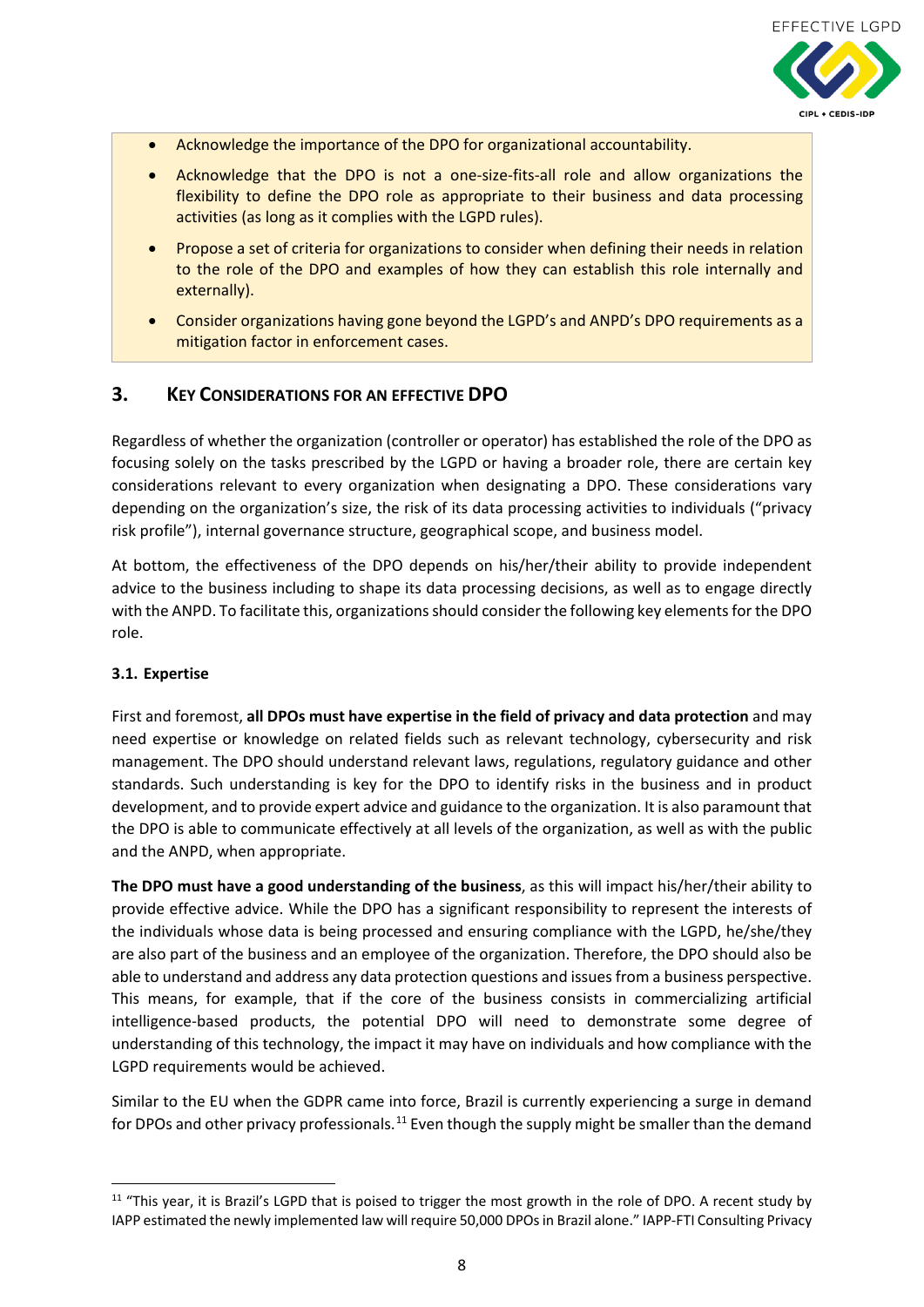

in the initial years following LGPD applicability, there are a number of courses and certifications available for professionals specializing in the field of data protection. Most professionals that are currently specializing in this area come from legal backgrounds, but nothing prevents professionals from other backgrounds—such as engineering, information security, business management—to also specialize in data protection. Many organizations may also choose to invest in upskilling their current employees, who likely already have an understanding of the business, instead of hiring new employees for data protection roles and the DPO role.

#### <span id="page-8-0"></span>**3.2. Authority and reporting lines**

**It is also important that the DPO has sufficient authority in the organization so that his/her/their voice is heard and taken into account both by the organization's leadership and the business**, when he/she/they provide strategic as well as day-to-day data protection advice. One way of ensuring sufficient authority is through establishing reporting lines (direct and/or indirect/dotted lines) from the DPO to those who have ultimate authority to make relevant decisions in the business, even if that does not mean the highest management level. $^{12}$  $^{12}$  $^{12}$  Therefore, each organization should decide the most appropriate reporting lines under their corporate structure (e.g., to a head of function/business, to senior leadership, to the Chief Privacy Officer, to the Board of Directors, to the CEO).

When deciding the most appropriate reporting lines, organizations should consider, for example, the following factors:

- The organizations' data processing activities, in particular those activities that present higher risk to individuals;
- Who are the key decision-makers within the business with regards to data processing activities; and
- Whether it is important that the DPO also has visibility with senior management and, perhaps, the Board of Directors.

For instance, smaller organizations may appoint a DPO under a management position, as long as this position provides him/her/them with sufficient access to, and influence on, its leadership and the teams who will be

**.** 

#### **Case study 2. Internal senior and strategic DPO**

A large Brazilian organization decided to appoint to the role of DPO under the LGPD a senior executive who has been working with the organization for 20 years. The organization decided to leverage internal existing resources because it is a large complex group of companies covering a diverse range of activities. This DPO is tasked with providing advice on data privacy matters that go beyond mere LGPD compliance such as partnerships, mergers and acquisitions, and product development. The organization concluded that it would be essential that the DPO had deep knowledge about the business to be effective and strategic.

#### **Case study 3. Change in the DPO's positioning in order to enhance its effectiveness**

A multinational data-driven organization has changed the DPO's positioning and reporting lines from the policy team to the product team, as it has decided that being closer to product developers and engineers would enhance the DPO's impact on the level of compliance with the organization's data protection obligations.

responsible for building products and services that impact individuals' data privacy. Larger

Governance Report 2020, December 2020, available at [https://iapp.org/resources/article/iapp-fti-consulting](https://iapp.org/resources/article/iapp-fti-consulting-privacy-governance-report-2020/)[privacy-governance-report-2020/.](https://iapp.org/resources/article/iapp-fti-consulting-privacy-governance-report-2020/)

<span id="page-8-1"></span><sup>&</sup>lt;sup>12</sup> Note that reporting to the highest management level is a requirement of the GDPR, not of the LGPD. In the EU, this GDPR requirement has been subject of extensive debates and many organizations believe that it does not provide enough flexibility for them to structure the role of the DPO internally in the most effective manner.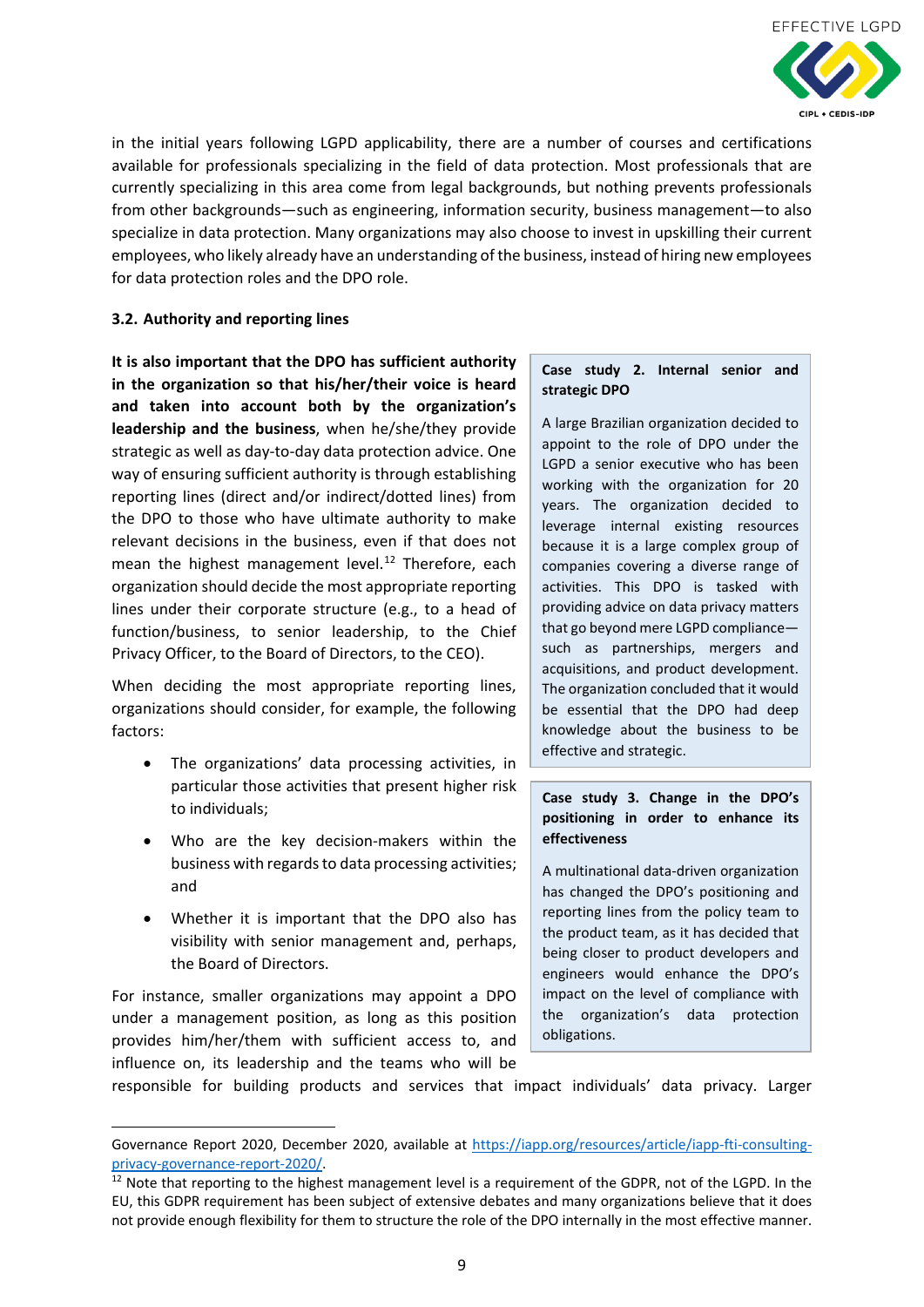

organizations will likely have in place a more complex corporate governance structure, including several teams, functions and oversight bodies such as audit committees. In these cases, the DPO should have the ability to bring data protection matters to the organization's management/senior leadership, either directly or indirectly (e.g., through a Data Use Committee or escalation procedures).

Research by the International Association of Privacy Professionals (IAPP) found that the DPO is the privacy leader in 13% of the organizations that participated in their survey:

*"DPOs tend to report into the organization's privacy leader (39%), general counsel (19%) or chief compliance officer (13%). The rest report directly into those higher up the corporate ladder, with 12% reporting to the board of directors, 8% reporting to an executive vice president and another 8% reporting directly to the CEO."[13](#page-9-2)*

#### <span id="page-9-0"></span>**3.3.Positioning within the corporate structure**

Organizations may position the DPO as an independent function or under an existing function within its organization. The positioning of the DPO will also depend on where the DPO's role would be most impactful, in light of the organizations' higher risk or most sensitive projects. [14](#page-9-3)

Many organizations position the DPO under their Legal function. Other organizations position the DPO under Risk, Ethics, Compliance, Information Security, Product, Engineering, Audit or as a standalone function.

Both with respect to larger or smaller organizations, the DPO's positioning within the corporate structure is

#### **Case study 4. DPO in the second line of defense**

A multinational organization of the financial sector headquartered in Brazil has implemented the "three lines of defense" model for its data privacy governance structure, and has positioned the DPO in the second line, responsible for overseeing, monitoring and giving independent advice to the more operational role done by the first line.

irrelevant as long as he/she/they have the ability to exercise his/her/their tasks under the LGPD appropriately and effectively.

#### <span id="page-9-1"></span>**3.4.Geographical positioning**

The LGPD does not restrict an individual located outside of Brazil to be appointed as a DPO, as long as the DPO (including his/her/their team) is able to execute his/her/their tasks under the LGPD effectively (i.e., provide advice within the organization and act as the main point of contact with the public and the ANPD). Ideally, the DPO's team should be positioned in a time zone that would make meetings or calls with the ANPD and key decision-makers on data protection matters within Brazil possible (e.g., be available during the ANPD working hours). Notably, the accelerated digitization of businesses due to the COVID-19 pandemic has demonstrated that remote work can be effective and that territorial barriers are less important in a globalized world. Nonetheless, the DPO should be available to come to Brazil, if necessary and in case he/she/they is not located in the country.

<span id="page-9-2"></span> <sup>13</sup> IAPP-FTI Consulting Privacy Governance Report 2020, December 2020, available at [https://iapp.org/resources/article/iapp-fti-consulting-privacy-governance-report-2020/.](https://iapp.org/resources/article/iapp-fti-consulting-privacy-governance-report-2020/)<br><sup>14</sup> Some organizations implement the "three lines of defence model" and position the DPO within this model

<span id="page-9-3"></span><sup>(</sup>see case study 4). This model consists of functions that own and manage risks (first line), functions that oversee the first line's risk management activities and provide the policies, frameworks, tools, techniques and support to enable risk and compliance to be managed in the first line (second line), and functions that provide independent assurance such as internal audit (third line).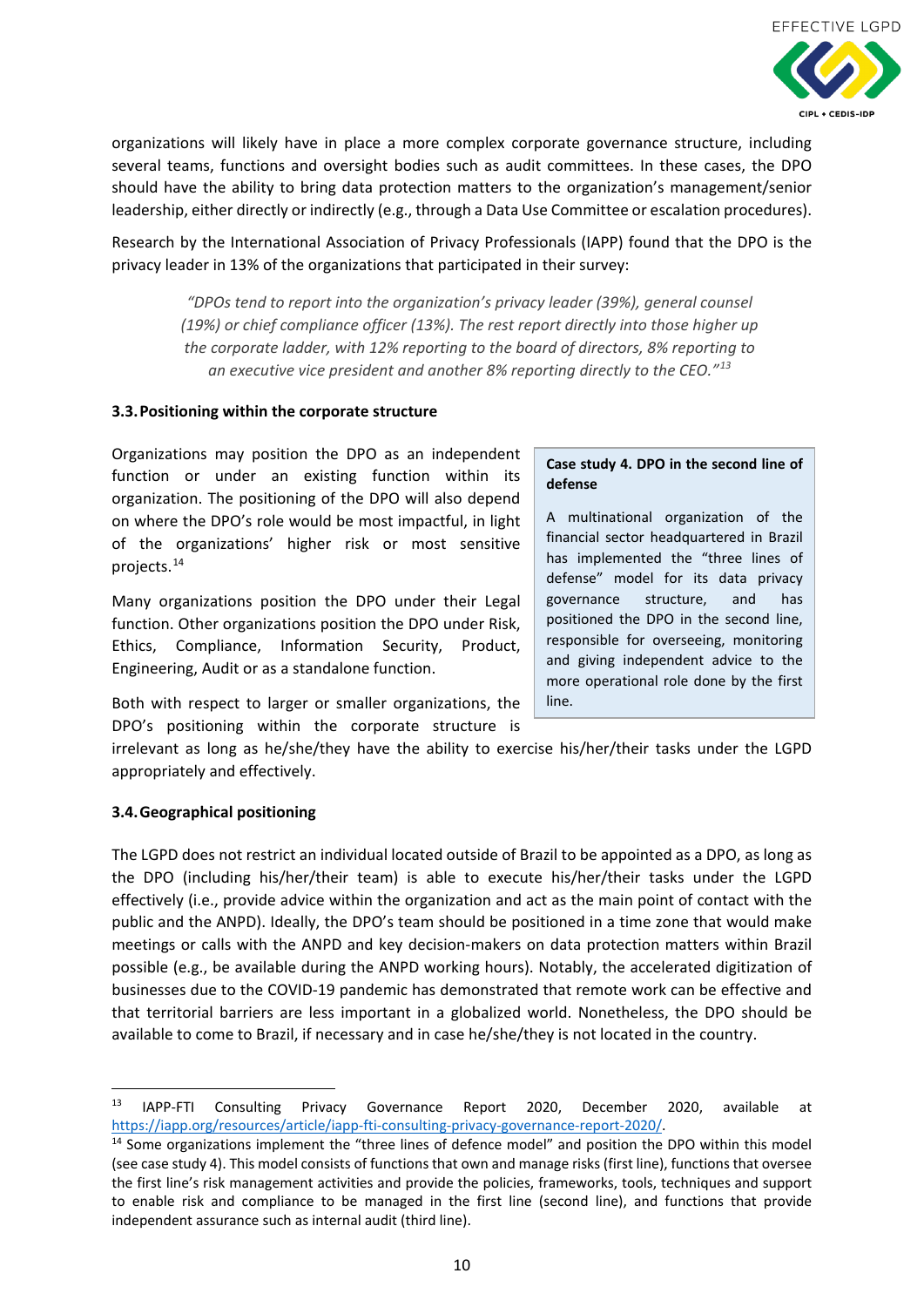

The organization will also need to consider any possible language barriers in case it decides to designate a non-Portuguese speaker as a DPO. Given that communications with individuals and the ANPD are among the core DPO tasks under the LGPD, the organization will need to ensure that measures are in place to close any language gaps in this case. This includes providing local support to the DPO and his/her/their team, adding Portuguese speakers to the DPO's team, having Portuguesespeakers involved in the internal processes to manage individual rights requests, and making available simultaneous translation during possible meetings with the ANPD.

The issue of geographical positioning of the DPO is particularly relevant for multinational organizations that are subject to data protection laws in other jurisdictions, which also require the appointment of a DPO. Such organizations may therefore leverage their already-appointed DPO, whose expertise and understanding of the organization's data protection measures and risks may be heightened by their knowledge of work under other jurisdictions, to fulfil the LGPD requirements, as long as due consideration has been given to the issues outlined above. They might also consider appointing DPOs to cover specific regions or languages to act as the main point of contact between the organization and individuals, as well as with the ANPD.

#### <span id="page-10-0"></span>**3.5.Involvement in data privacy matters**

In order to act upon requests from individuals and the ANPD, as well as provide advice to the organization, the DPO must be appropriately involved in data protection matters. This includes being able to engage with and obtain information from all relevant functions and teams across the organization; being involved in key product reviews, risk assessments, and security incidents involving personal data; and being included in the discussions leading to relevant decisions concerning data processing. In parallel, functions within organizations should feel comfortable to openly share all relevant information and resources with the DPO necessary for the performance of his/her/their tasks, to work collaboratively with the DPO on data privacy matters, and to consider the DPO's feedback and advice.

The DPO's involvement in data privacy matters is also important to meet the expectations of regulators. Like other DPAs, the ANPD is likely going to expect that when interacting with an organization and its DPO, the organization will have consistent and synchronized positions and approaches to data privacy matters across all corporate functions. The DPO, being responsible for receiving and responding to the ANPD's requests, can act as the organization's main ANPD liaison, in particular on key data protection matters. For example, global DPAs have made clear that they expect DPOs to be involved in addressing the data privacy implications of any measures organizations have implemented as a result of the COVID-19 pandemic. Further, DPAs expect that the DPO will be their main point of contact rather than having different parts of an organization contacting them without the DPO's involvement.

However, there are data processing issues that do not rise to the level of requiring DPO involvement, such as minor security incidents or routine questions relating to data subject rights, which the DPO could delegate to his/her/their staff or to other teams within the organization. Depending on the organization, the DPO's involvement in data protection matters may have to be prioritized and focused on matters that are most relevant from a strategic perspective and that represent higher risks to individuals and the organization. Subject to complying with the LGPD, it should be left to organizations and their DPOs to decide when to escalate matters to the DPO. The specific escalation criteria could be included in a DPO charter or internal policies.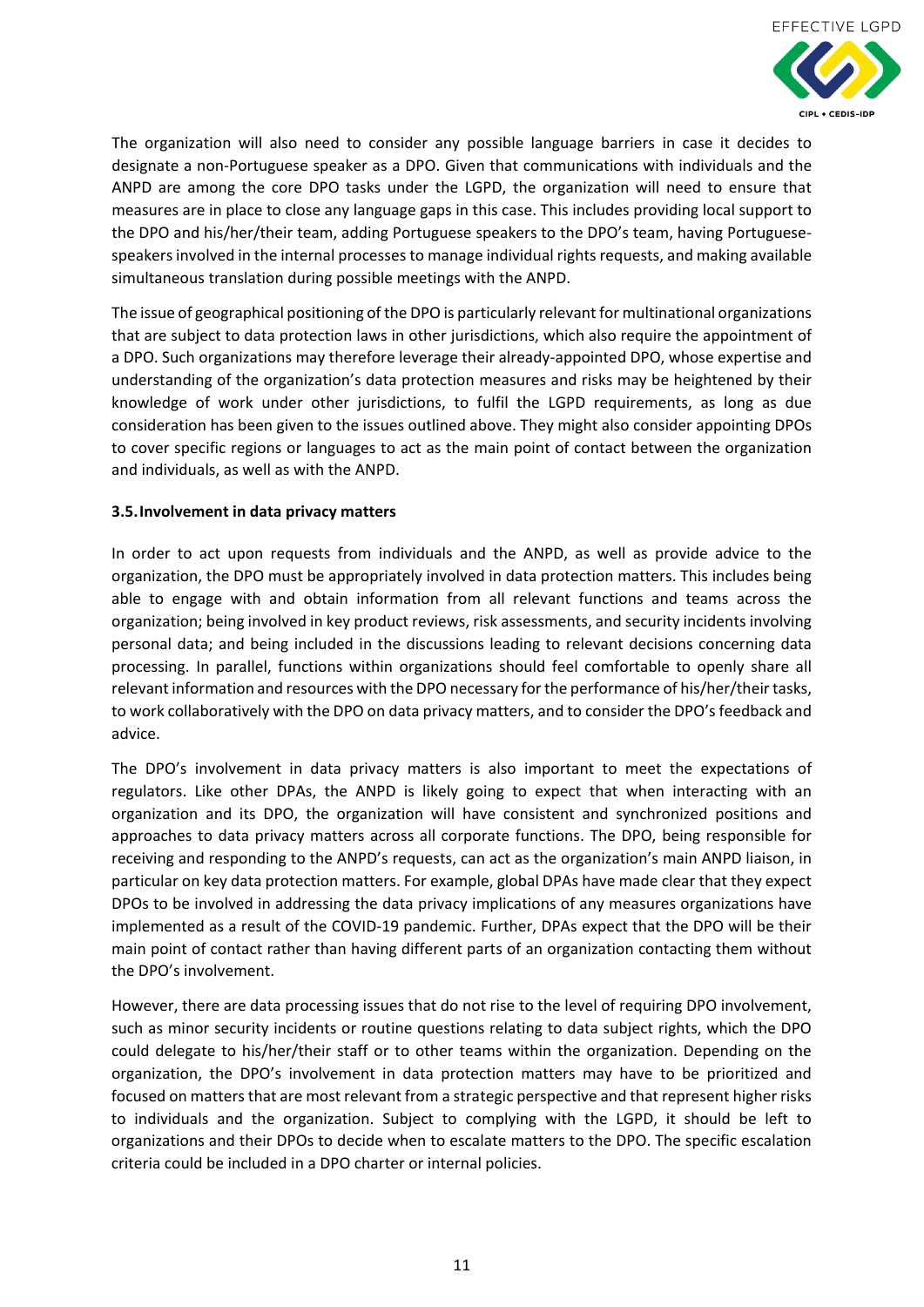

#### <span id="page-11-0"></span>**3.6.Skills and qualifications**

There is no one-size-fits-all set of skills, qualifications and backgrounds for the DPO. Organizations adopt different approaches and DPOs, therefore, have a variety of backgrounds—ranging from legal and risk management, to engineering, audit, compliance and technology. It is important that the DPO has appropriately deep knowledge of the organization and of the sector(s) it belongs to, especially for highly regulated sectors or sectors relying on sensitive data uses. DPOs must have those skills that enable them to effectively discharge the duties of their role and to shape and drive robust data protection policies and measures across the entirety of their organizations.

Considering the DPO tasks under the LGPD [\(Section 4\)](#page-13-0), it is important that the DPO have strong leadership, communication and analytical skills to navigate the complexities of the role and the organization they work for and be seen as an enabler of privacy and data protection within the organization. DPOs should be proactive in relation to their organization's privacy compliance, analyze and inform the organization about relevant external privacy developments, be able to identify and propose solutions to risks, identify problems and required changes and oversee their implementation.

In its Guidelines for Data Processing Agents and DPO, the ANPD has recognized that the DPO's professional qualifications shall be assessed by the controller, taking into account data protection and information security knowledge that meets the needs of the organization's operation.<sup>[15](#page-11-2)</sup>

In summary, in addition to expert knowledge, essential DPO skills include:

- Leadership and business skills;
- Interpersonal skills and communication and teaching skills;
- Knowledge of the organization and of the business;
- Organizational and project management skills; and
- Analytical skills.

#### <span id="page-11-1"></span>**3.7.Resourcing**

For DPOs to be able to effectively discharge their responsibilities, organizations must provide them with appropriate resources. Examples of resources include:

- Staffing resources—the DPO team;
- Adequate budget;
- Time (appropriate deadlines);
- Training for the DPO team (e.g., courses, workshops);
- Opportunities to attend conferences to exchange experiences and ideas with peers and learn about the latest trends;

<span id="page-11-2"></span> <sup>15</sup> ANPD, Guia Orientativo para Definições dos Agentes de Tratamento de Dados Pessoais e do Encarregado, May 2021, available at [https://urldefense.proofpoint.com/v2/url?u=https-3A\\_\\_www.gov.br\\_anpd\\_pt-](https://urldefense.proofpoint.com/v2/url?u=https-3A__www.gov.br_anpd_pt-2Dbr_assuntos_noticias_2021-2D05-2D27-2Dguia-2Dagentes-2Dde-2Dtratamento-5Ffinal.pdf&d=DwMFAw&c=jxhwBfk-KSV6FFIot0PGng&r=jBvL0rmlt0xV9zh45T69YUWL4MGVIumoY2z1AbYxREU&m=LcqRVMGAcwwmNnvt7yEwUbN80kOwVijRgekoV2oItWI&s=v8JmwLsfGpa3hq376gIGckSsh2O2xKqIsqb8QhV6aK4&e)[2Dbr\\_assuntos\\_noticias\\_2021-2D05-2D27-2Dguia-2Dagentes-2Dde-2Dtratamento-](https://urldefense.proofpoint.com/v2/url?u=https-3A__www.gov.br_anpd_pt-2Dbr_assuntos_noticias_2021-2D05-2D27-2Dguia-2Dagentes-2Dde-2Dtratamento-5Ffinal.pdf&d=DwMFAw&c=jxhwBfk-KSV6FFIot0PGng&r=jBvL0rmlt0xV9zh45T69YUWL4MGVIumoY2z1AbYxREU&m=LcqRVMGAcwwmNnvt7yEwUbN80kOwVijRgekoV2oItWI&s=v8JmwLsfGpa3hq376gIGckSsh2O2xKqIsqb8QhV6aK4&e)[5Ffinal.pdf&d=DwMFAw&c=jxhwBfk-](https://urldefense.proofpoint.com/v2/url?u=https-3A__www.gov.br_anpd_pt-2Dbr_assuntos_noticias_2021-2D05-2D27-2Dguia-2Dagentes-2Dde-2Dtratamento-5Ffinal.pdf&d=DwMFAw&c=jxhwBfk-KSV6FFIot0PGng&r=jBvL0rmlt0xV9zh45T69YUWL4MGVIumoY2z1AbYxREU&m=LcqRVMGAcwwmNnvt7yEwUbN80kOwVijRgekoV2oItWI&s=v8JmwLsfGpa3hq376gIGckSsh2O2xKqIsqb8QhV6aK4&e)[KSV6FFIot0PGng&r=jBvL0rmlt0xV9zh45T69YUWL4MGVIumoY2z1AbYxREU&m=LcqRVMGAcwwmNnvt7yEwUb](https://urldefense.proofpoint.com/v2/url?u=https-3A__www.gov.br_anpd_pt-2Dbr_assuntos_noticias_2021-2D05-2D27-2Dguia-2Dagentes-2Dde-2Dtratamento-5Ffinal.pdf&d=DwMFAw&c=jxhwBfk-KSV6FFIot0PGng&r=jBvL0rmlt0xV9zh45T69YUWL4MGVIumoY2z1AbYxREU&m=LcqRVMGAcwwmNnvt7yEwUbN80kOwVijRgekoV2oItWI&s=v8JmwLsfGpa3hq376gIGckSsh2O2xKqIsqb8QhV6aK4&e)

[N80kOwVijRgekoV2oItWI&s=v8JmwLsfGpa3hq376gIGckSsh2O2xKqIsqb8QhV6aK4&e=](https://urldefense.proofpoint.com/v2/url?u=https-3A__www.gov.br_anpd_pt-2Dbr_assuntos_noticias_2021-2D05-2D27-2Dguia-2Dagentes-2Dde-2Dtratamento-5Ffinal.pdf&d=DwMFAw&c=jxhwBfk-KSV6FFIot0PGng&r=jBvL0rmlt0xV9zh45T69YUWL4MGVIumoY2z1AbYxREU&m=LcqRVMGAcwwmNnvt7yEwUbN80kOwVijRgekoV2oItWI&s=v8JmwLsfGpa3hq376gIGckSsh2O2xKqIsqb8QhV6aK4&e).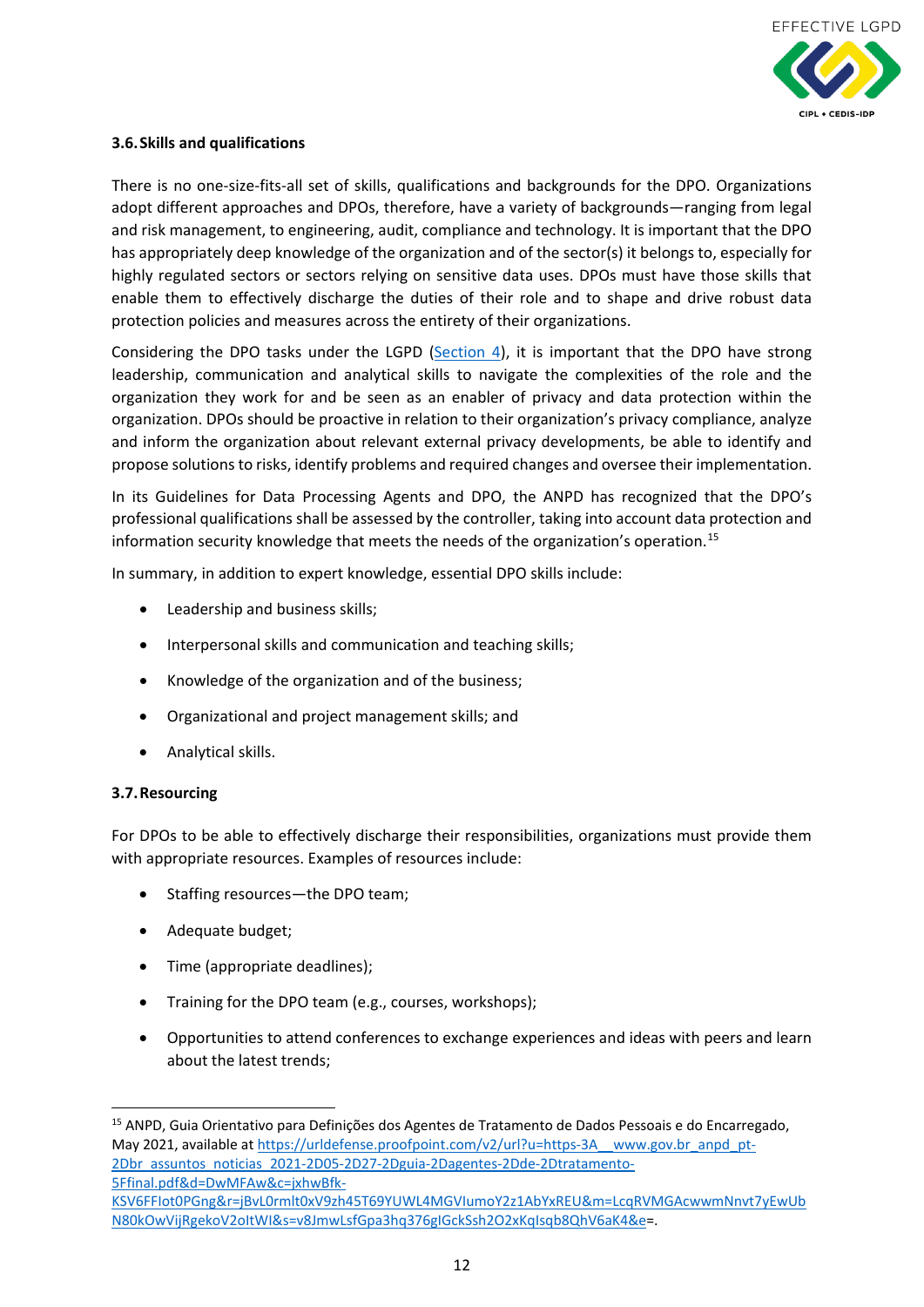

- Opportunities for the DPO team to obtain relevant professional certifications (e.g., data protection certifications);
- Access to external sources of relevant information on domestic and global data privacy, technological and business developments;
- Technology and tools relevant to their tasks (e.g., robust communication channels, data managing and mapping tools, data subject rights management tools, tools to support the development and implementation of the DPMP); and
- Access to external legal and technical advice.

Smaller organizations naturally have fewer resources for their DPOs. The ANPD should facilitate the ability of smaller organizations that need or desire a DPO to establish and train effective DPOs. This can be done for instance by providing clear and simple guidance focused on SME compliance; developing templates, tools and sample processes concerning DPO tasks; or offering relevant DPO training. In recognition of this, ANPD has included in its preliminary draft of the regulation for small data processing agents, subject to public consultation, an exemption for those agents from the duty to nominate a DPO.<sup>[16](#page-12-1)</sup>

Further, depending on the ANPD's future resources, the ANPD might consider at an appropriate time whether to establish a specific ANPD department for DPOs with a single point of contact and dedicated resources. This would enable DPOs to have direct and easy access to the ANPD and would foster effective communication between the ANPD and DPOs. This would be particularly helpful for SMEs, but it should be open to organizations of all sizes. The French CNIL has established such a department. It is called the "Data Protection Officers Department". It consists of a team of legal experts that supports DPOs and leads actions for developing networks of DPOs based on sectors of activity (public bodies, business sectors, etc.) in coordination with the other departments of the CNIL.

## <span id="page-12-0"></span>**3.8.DPO team and support from other corporate functions**

Depending on their size and the complexity of their processing operations, organizations should consider applicable best practices relating to appointing a multi-disciplinary team to execute the DPO function under the leadership of the DPO. This team should collectively possess the range of skills necessary to exercise the DPO tasks. It could be composed of employees who have been moved from other functions of the organization to the DPO team, or it could be newly hired individuals or individuals taking the role on the DPO team in addition to their current responsibilities. For multinational organizations, the DPO team could be composed of individuals who are in different jurisdictions, as long as they are able to effectively exercise their designated DPO team roles.

Organizations can structure the reporting lines within these teams as most appropriate to their corporate structure. A hard reporting line to the DPO might be the most effective way to manage these roles in the DPO team. However, a dotted reporting line to the DPO for some of these team members such as those sitting in policy, product or legal functions could also work.

In addition to the core DPO team, larger organizations may also find it useful to appoint specific individuals within other corporate functions that are tasked with supporting the DPO team where required. They could have dotted reporting lines to the DPO for the part of their role that relate to

<span id="page-12-1"></span><sup>&</sup>lt;sup>16</sup> ANPD, Minuta de Resolução [concerning the ANPD's regulations of SMEs], August 2021, available at [https://www.gov.br/anpd/pt-br/assuntos/noticias/inclusao-de-arquivos-para-link-nas](https://www.gov.br/anpd/pt-br/assuntos/noticias/inclusao-de-arquivos-para-link-nas-noticias/minuta_de_resolucao___aplicacao_da_lgpd_para_agentes_de_tratamento_de_pequeno_porte.pdf)noticias/minuta de resolucao aplicacao da lgpd para agentes de tratamento de pequeno porte.pdf.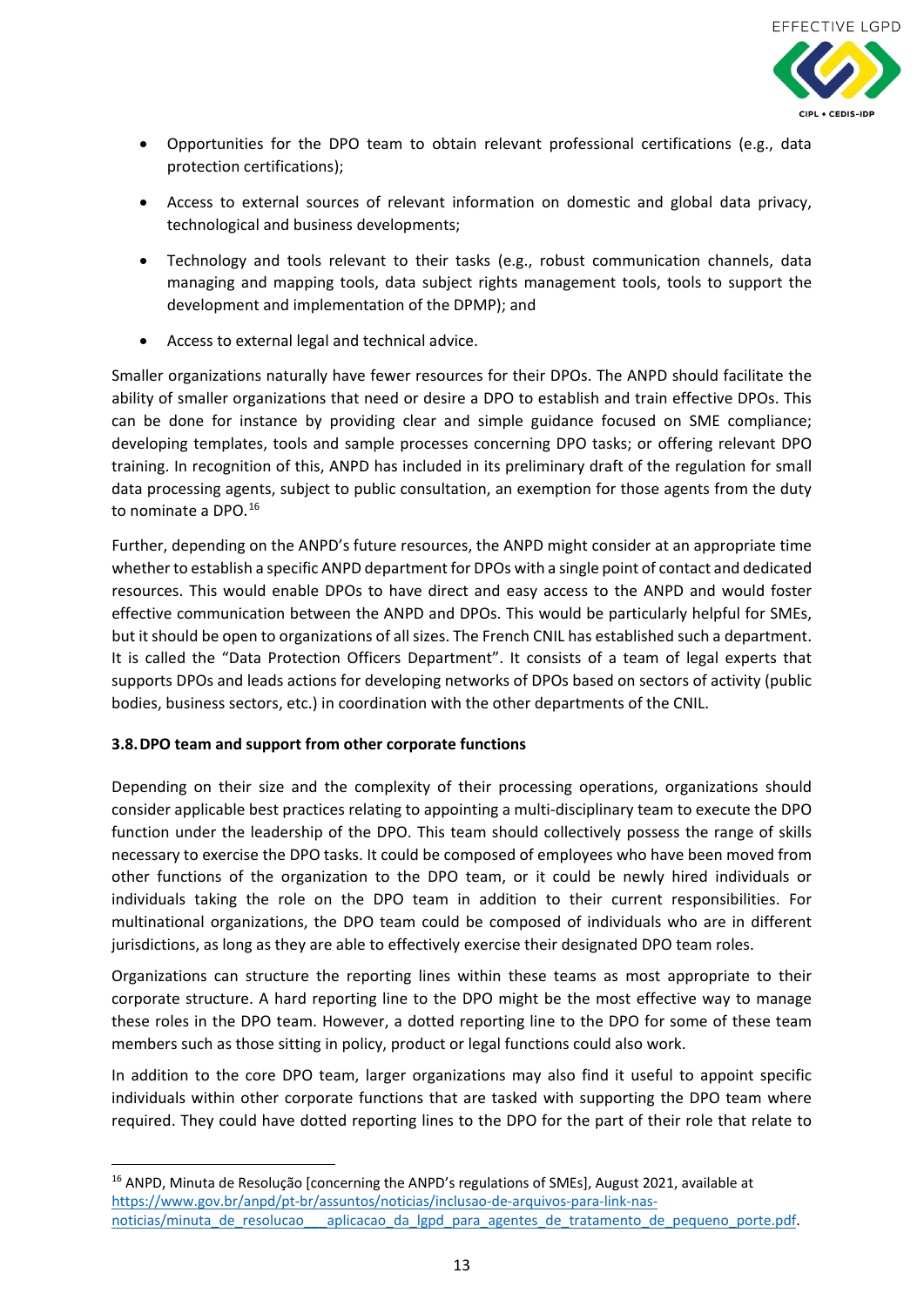

DPO support. For example, these could be lawyers within the legal function responsible for providing legal advice on privacy matters, or engineers within product functions responsible for explaining the technical aspects of products to the DPO team. Large organizations normally name such individuals as "Privacy Champions", "Privacy Officers" or "Privacy Leads" and provide them training on data privacy matters and opportunities to get certified.

Given that the LGPD provides for some specific obligations for DPOs, organizations should verify that any employee they appoint as DPO can also comply with the requirements of article 41 of the LGPD. Otherwise, organizations will have to provide other titles to these non-DPO employees who are tasked with privacy compliance to avoid misleading individuals, business partners and the ANPD that they are interacting with an official LGPD DPO.

**Recommendations for the ANPD for its complementary rules concerning the role of the DPO:** 

• Consider establishing a specific department within the ANPD dedicated to engaging with DPOs.

## <span id="page-13-0"></span>**4. THE TASKS OF THE DPO**

The **main tasks for the DPO under the LGPD** are as follows:

- **Acting as the main point of contact between the organization and individuals** (Article 5, VIII and Article 41, paragraph 2)—this includes receiving and responding to queries and complaints from individuals concerning the organizations' data processing activities; being involved in the organizations' processes for handling data subject rights requests;
- **Acting as the main point of contact between the organization and the ANPD** (Article 5, VIII and Article 41, paragraph 2)—this includes being involved in any possible investigations or enforcement matters as well as on notifications to the ANPD of security incidents; being involved/consulted in any other formal and informal discussions between the organization and the ANPD (such as when the organization is show-casing their data privacy management program or informing the ANPD about any new/changed products and services); maintaining a trusted relationship with the ANPD; being easily accessible and available to the ANPD, as and when required; and
- **Providing advice and guidance to the organization on data protection and LGPD compliance** (Article 41, paragraph 2).

The fact that one of the DPO's core tasks is to act as the main contact point with the ANPD should not be viewed by organizations as an obstacle to the DPO being a trusted strategic business advisor to its organization. Also, this should not prevent other relevant functions and roles from being involved in the interaction, response, or meetings with the ANPD, or collaborating with the DPO in the organization's interactions with the ANPD. Where other functions engage with the ANPD, they should inform the DPO and/or coordinate with him/her/them in the engagement activities as appropriate.

Organizations may also determine additional tasks for the role of the DPO (Article 41, paragraph 2). Of course,

#### **Case study 5. Triaging individual complaints directed at the DPO**

A multinational organization has a team dedicated to receiving and responding to complaints, queries and requests from individuals, including in relation to the exercise of their rights. This team has a process to triage and respond to such communications, and directing them to other relevant teams within the organization if necessary—including the DPO team, which is involved in higherrisk cases.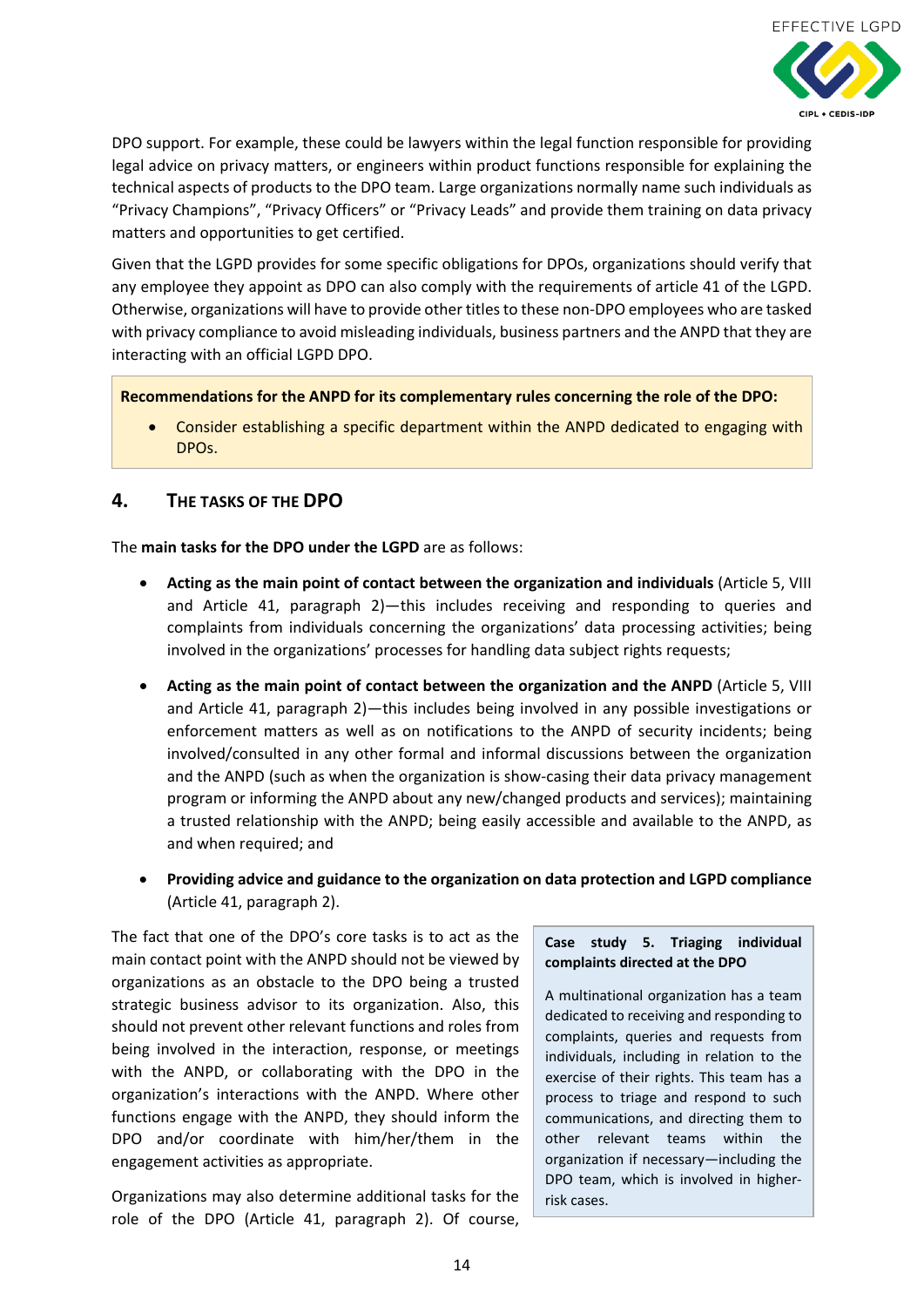

additional tasks will depend on the needs of the organization, how the organization decides to establish the role of the DPO (more operational or more strategic), as well as the level of complexity and risks of their processing activities.

Some examples of **possible additional DPO tasks (or tasks in which the DPO could be involved) that have a more operational nature** are:

- **Maintaining records of processing activities** (Article 37);
- **Undertaking or supervising data privacy risk assessments** (Article 38);
- **Identifying the applicable legal bases for processing** (Articles 7, 11 and related Articles);
- **Drafting privacy notices to individuals** (Article 9);
- **Participating in the organization's response to and management of security incidents** involving personal data (Article 46)—including organizing table-top exercises with relevant internal stakeholders;
- **Undertaking or participating in audits of third-party** vendors' data privacy and security policies and procedures;
- **Drafting relevant internal policies, processes, controls and templates**for various data privacy matters and in connection with the organization's data privacy management program;
- **Drafting/negotiating Data Protection Agreements** ("DPA") with clients, partners and service providers; and
- **Providing training and planning awareness activities** for the various functions within the organization on data privacy matters.

Examples of **possible additional DPO tasks that have a more strategic nature** are:

- **Acting as a facilitator of, or being responsible for, the DPMP**—this can include a range of activities from program planning and development to program implementation and oversight; it could also include responsibility for implementing specific program work streams, (e.g., work relating to DPO responsibilities such as handling data subject rights requests and management of security incidents);
- **Overseeing the implementation of internal policies and processes relating to data privacy** including undertaking periodic assessments and reviews; developing self-assessment tools to be used by the business; reporting on the effectiveness and completion of such policies and processes to senior management; advising on necessary updates to such policies and processes; supporting internal audits;
- **Being involved in key data privacy risk assessments** at various levels within the organization, including enterprise-wide as well as at the level of product/services and third party risk management—this includes being one of the key escalation points for product decisions needed following risk assessments; being involved in senior discussions concerning enterprise-wide risks;
- **Tracking national as well as global data privacy developments**—including analyzing the impact of such developments on the organization and reporting back to senior management; and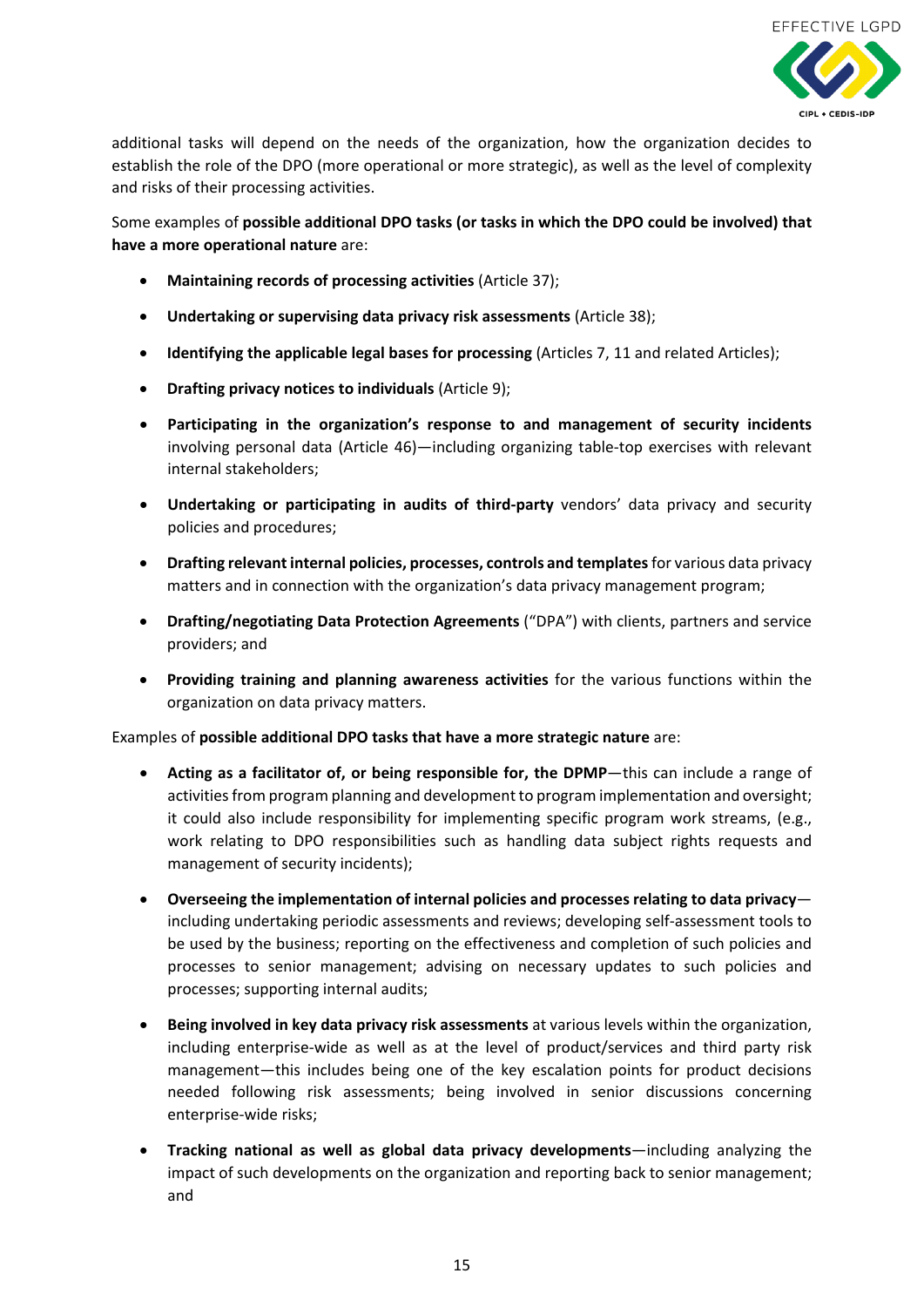

• **Being responsible for external engagement on data protection matters**—this includes attending and speaking at conferences, webinars or roundtables; reacting to media reports; providing feedback to senior management and relevant internal stakeholders on external stakeholders' sentiments towards the organization's data privacy practices; engaging in DPO networks/communities.

#### **Recommendations for the ANPD for its complementary rules concerning the role of the DPO:**

- Acknowledge that the DPO need not be involved in all data protection matters and leave it to organizations to define appropriate criteria for DPO involvement.
- Encourage organizations to adopt a risk-based approach towards the role of the DPO so that he/she/they are involved primarily in higher-risk and strategic matters.
- Provide flexibility for organizations to define their DPO's role in interacting with the public and the ANPD as appropriate to their business.
- Do not mandate additional tasks for the DPO that go beyond the core DPO tasks established by the LGPD—recommend and provide examples of additional tasks instead.

## <span id="page-15-0"></span>**5. UNCERTAINTIES CONCERNING THE ROLE OF THE DPO UNDER THE LGPD**

The role of the DPO has been long-established in some data protection laws. However, the DPO role is new in Brazil and Brazilian organizations have a series of questions about this role. In particular, because the LGPD's DPO provisions are flexible, they have left some issues open to the ANPD's further guidance (Article 41, paragraph 3 of the LGPD).

Naturally, organizations will be looking at international guidance and case studies in the absence of guidance from the ANPD. It is important, however, that they understand that there are substantial differences between the LGPD and the rules of other data protection laws, such as the GDPR, and that foreign regulations and case law will not be directly applicable to organizations in Brazil (except with respect to their cross-border processing activities). This section addresses some of the uncertainties that result from the absence of ANPD guidance and from the confusion concerning the applicability and relevance of foreign law, guidance and case law that might help organizations plan the role of the DPO.

#### <span id="page-15-1"></span>**5.1.Which organizations may be exempt from appointing a DPO?**

Article 41, paragraph 3 of the LGPD establishes that the ANPD may issue complementary rules concerning the role of the DPO, including any exemptions from having to appoint a DPO. It is therefore not yet possible to fully address the question of which organizations may be exempt as it depends on the upcoming ANPD rules. However, we can provide recommendations for the ANPD to consider when drafting such rules.

Importantly, organizations that may be exempt under future ANPD guidance might still choose to appoint a DPO (or a person responsible for data privacy within their organization), as they might recognize that such a person will be of value in helping them meet their LGPD compliance and accountability obligations. Being exempt from the requirement of appointing a DPO does not mean that the organization will also be exempt from any other obligations under the LGPD, such as providing communication channels to enable individuals to exercise their data protection rights.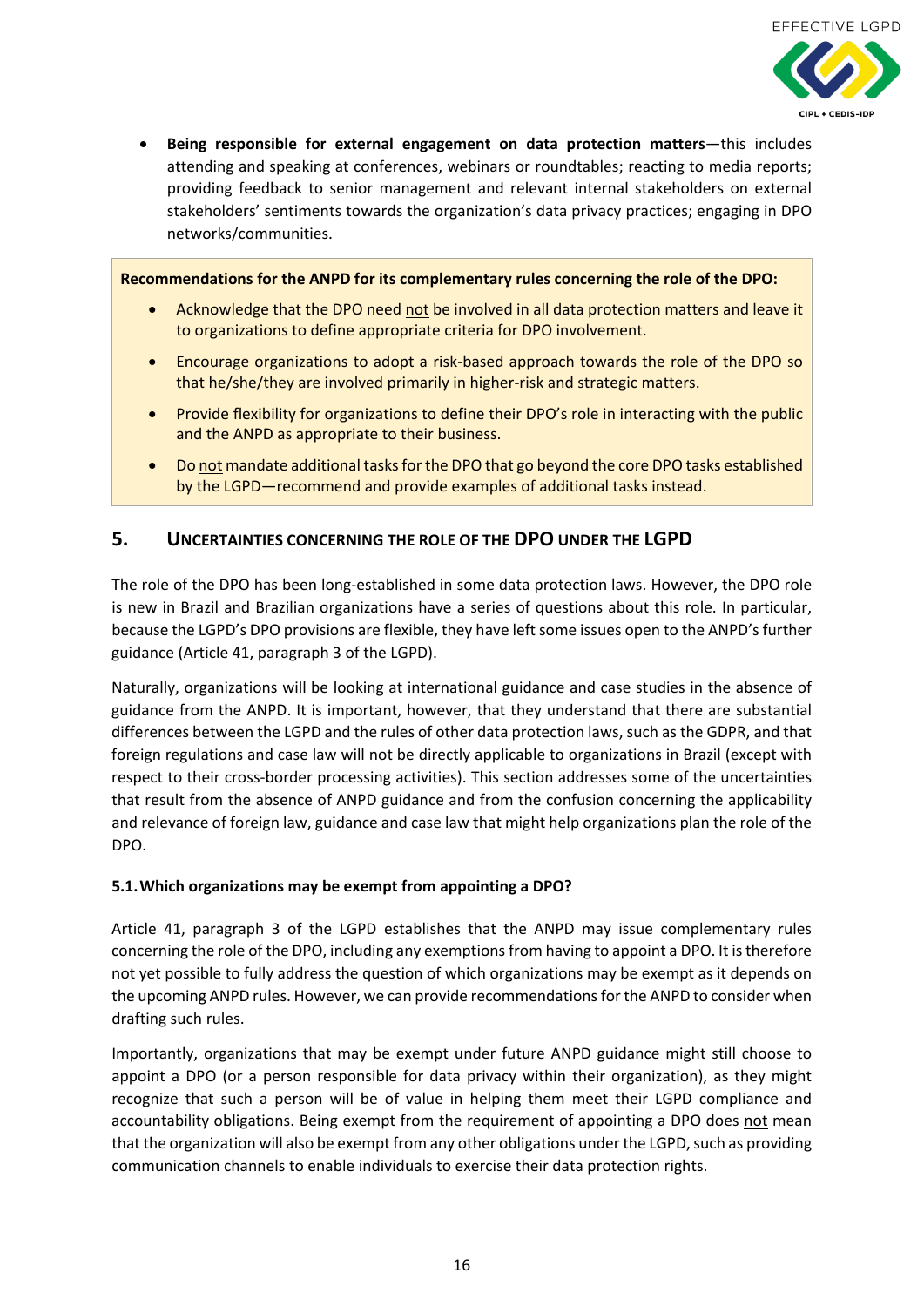

The ANPD should exempt organizations from designating DPOs based on the level of risk to individuals of their data processing activities. The risk may increase for example if the core of their business model consists of processing sensitive personal data. On the other hand, organizations that process low volumes of non-sensitive personal data (e.g., contact details) will likely have low-risk processing activities and could be exempted from having to designate a DPO. The ANPD should, as much as possible, facilitate such assessments, for example by providing a set of criteria, examples, case studies, checklists and templates.

Moreover, such guidance should prioritize or emphasize the needs of SMEs in determining whether they are required to have a DPO. In this regard, the ANPD has recently submitted to public consultation a resolution on small-sized processing agents—including micro and small business, startups, nonprofit legal entities, natural persons and impersonalized entities that do not perform high-risk or large scale data processing activities— which provides that these processing agents are not required to appoint a DPO and may, alternatively, provide only a communication channel with the data subject.<sup>[17](#page-16-1)</sup> A Public Consultation on the matter started on 30 August 2021 and CIPL responded to the preliminary phase of this public consultation. [18](#page-16-2)

Also, the ANPD should encourage all organizations (regardless of whether they are exempted from the obligation to have a DPO) to train and upskill their employees in data protection matters, as well as to periodically re-assess the need to have a DPO to account for any changes in the risk level of their processing operations.

In addition, the ANPD should make clear that being exempt from appointing a DPO is an exception, rather than the rule. If the exemptions are too broadly cast to leave out a significant number of businesses that clearly would benefit from and could afford a DPO, then they run the risk of undermining the overall importance of the DPO, both with respect to the day-to-day compliance and operational functions and to the more strategic aspects of the role.

## <span id="page-16-0"></span>**5.2.Are operators also required to designate a DPO under the LGPD?**

The LGPD is not clear as to whether operators are required to appoint a DPO. While Article 41 specifies that controllers must appoint a DPO, Article 5, VIII defines the DPO as the person appointed by "the controller and the operator" to act as the main point of contact between the controller, individuals and the ANPD. The LGPD is also a risk-based legislation, meaning that to comply with a series of specific obligations, including designating a DPO (Article 41, paragraph 3), organizations should consider the level of risk to individuals of their data processing activities. In addition, the LGPD has a dual goal of protecting individuals' privacy and personal data while enabling technological and economic development (Article 2). Lastly, operators' clients will likely expect or prefer their vendor to have a DPO in place overseeing the operator's data processing activities.

The ANPD has issued Guidelines on Data Processing Agents and DPO which provides that, as a general rule, every organization shall indicate a person to assume the DPO role.<sup>[19](#page-16-3)</sup> Therefore, we believe that operators should be encouraged to designate a DPO—and this DPO should act as the main contact point between the operator (as opposed to the controller) and individuals/the ANPD. Operators

- <span id="page-16-2"></span><sup>18</sup> CIPL Response to Brazil ANPD's Public Consultation on SMEs, March 2021, available in English https://www.informationpolicycentre.com/uploads/5/7/1/0/57104281/[en] cipl response anpd public cons ultation smes 1 mar 2021.pdf; and available in Portuguese
- [https://www.informationpolicycentre.com/uploads/5/7/1/0/57104281/\[pt\]\\_cipl\\_response\\_anpd\\_public\\_cons](https://www.informationpolicycentre.com/uploads/5/7/1/0/57104281/%5bpt%5d_cipl_response_anpd_public_consultation_smes_1_mar_2021.pdf) [ultation\\_smes\\_1\\_mar\\_2021.pdf.](https://www.informationpolicycentre.com/uploads/5/7/1/0/57104281/%5bpt%5d_cipl_response_anpd_public_consultation_smes_1_mar_2021.pdf)

<span id="page-16-1"></span><sup>&</sup>lt;sup>17</sup> See footnote 16.

<span id="page-16-3"></span><sup>&</sup>lt;sup>19</sup> See footnote 15.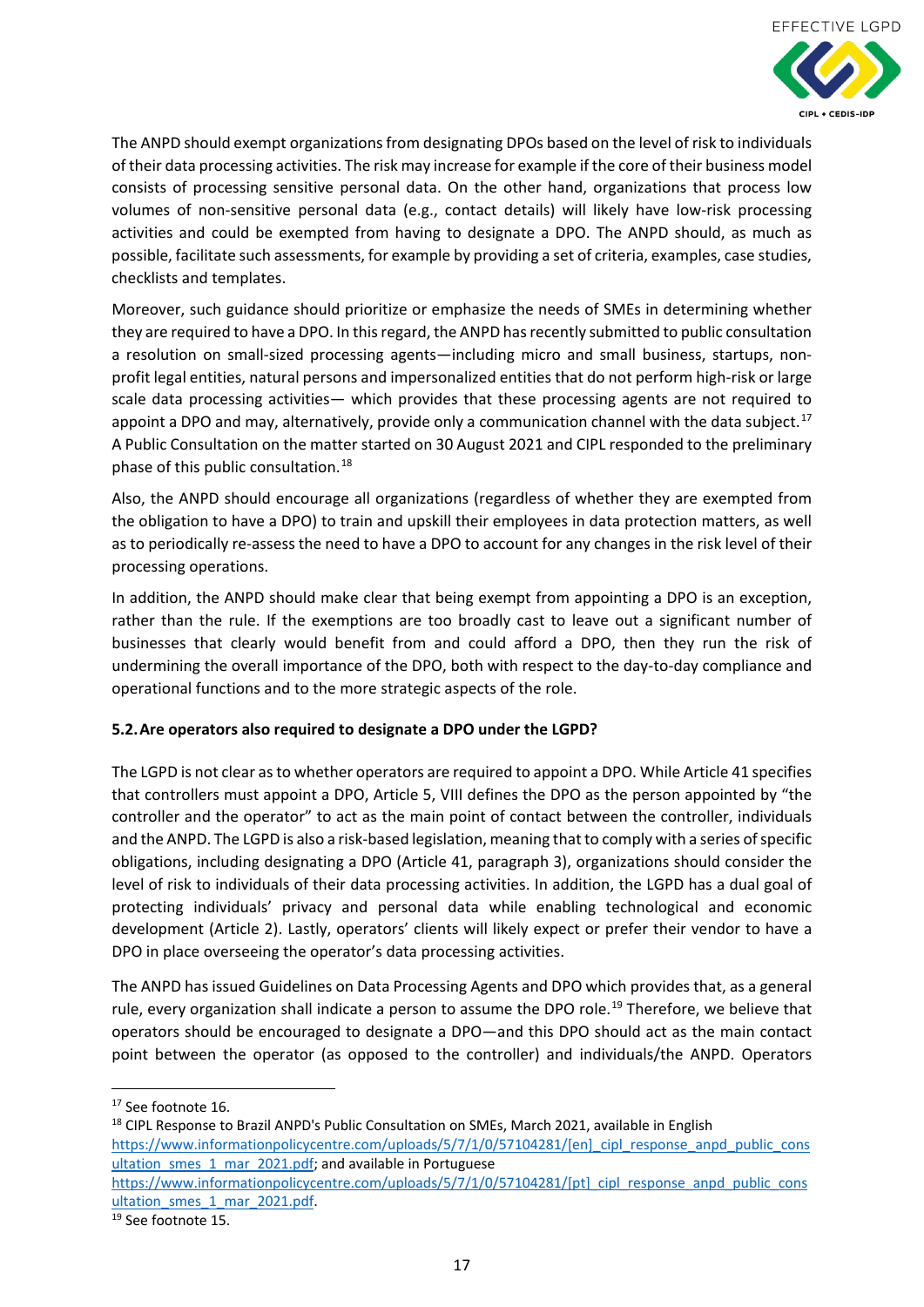

appointing DPOs may facilitate the communication between operators and controllers, other operators, data subjects and the ANPD; facilitate cooperation with controllers to comply with the LGPD such as responding to data subject rights and managing data breaches; assist in contractual negotiations, among other benefits.

In any case, operators will likely always be controllers for some types of processing and types of personal data (e.g., HR processing of the operator's employees' data), and will have to designate DPOs for this purpose anyway if they are not exempted by future ANPD regulations. When a DPO is also required for the operators' non-controller activities, organizations should have the possibility to appoint the same person for both roles.

Further, it is possible to apply to operators the same rationale used to exemplify the case for SMEs above in that the ANPD may exempt SMEs from appointing a DPO if they undertake low-risk data processing activities. While some operators' data processing activities may represent a low-risk to individuals (e.g., an online system that provides table booking services to local restaurants processing only contact details of the restaurants' customers), other operators will have higher-risk data processing activities that will need more specialized, technical and strategic support from a data protection point of view. For example, several IT providers are large, multinational organizations that provide complex data processing services to their clients. Their data processing activities will likely fall under the medium/high-risk spectrum of a data protection risk assessment and they should be encouraged to designate a DPO under the LGPD.

Many operators understand that the designation of a DPO, as well as data protection accountability in general, is a competitive advantage and business enabler. Having a DPO would differentiate them in the marketplace and build trust in the digital supply chain with clients who are looking for accountable business partners to fulfil their own obligations. CIPL has found in a study that operators are taking steps to be accountable even when they may not be legally or contractually required to do so.<sup>[20](#page-17-1)</sup> In fact, the LGPD also requires operators to implement data governance programs (Article 50), and DPOs have a key role to play in such programs, as seen in Section 2 of this Paper.

Finally, controllers and operators are also jointly liable for harms to individuals resulting from noncompliance with the LGPD (Article 42, paragraph 1), and having a DPO overseeing an operator's data protection activities may help reduce potential liabilities.

## <span id="page-17-0"></span>**5.3.Should the DPO be an individual or could it be a department/team under the organization?**

Traditionally, data protection laws around the world require that an individual should be designated to fulfil the role of the DPO. However, a question has arisen in Brazil as to whether a department under the organizations' governance structure, as opposed to a single individual, could be designated to fulfil this role. As the main interpreter of the LGPD, the ANPD could help answer this question in their upcoming guidance. When considering this question, the ANPD should acknowledge that the LGPD does not include a prohibition for the DPO to be a department/team under the organization. Some organizations may consider appointing a multi-disciplinary team to execute the DPO function under the leadership of the DPO, which should collectively possess the range of skills necessary to exercise the DPO tasks (see [Section 3.8\)](#page-12-0).

<span id="page-17-1"></span><sup>&</sup>lt;sup>20</sup> See the CIPL White Paper What Good and Effective Data Privacy Accountability Looks Like: Mapping [Organizations' Practices to the CIPL Accountability Framework,](https://www.informationpolicycentre.com/organizational-accountability.html) May 27, 2020.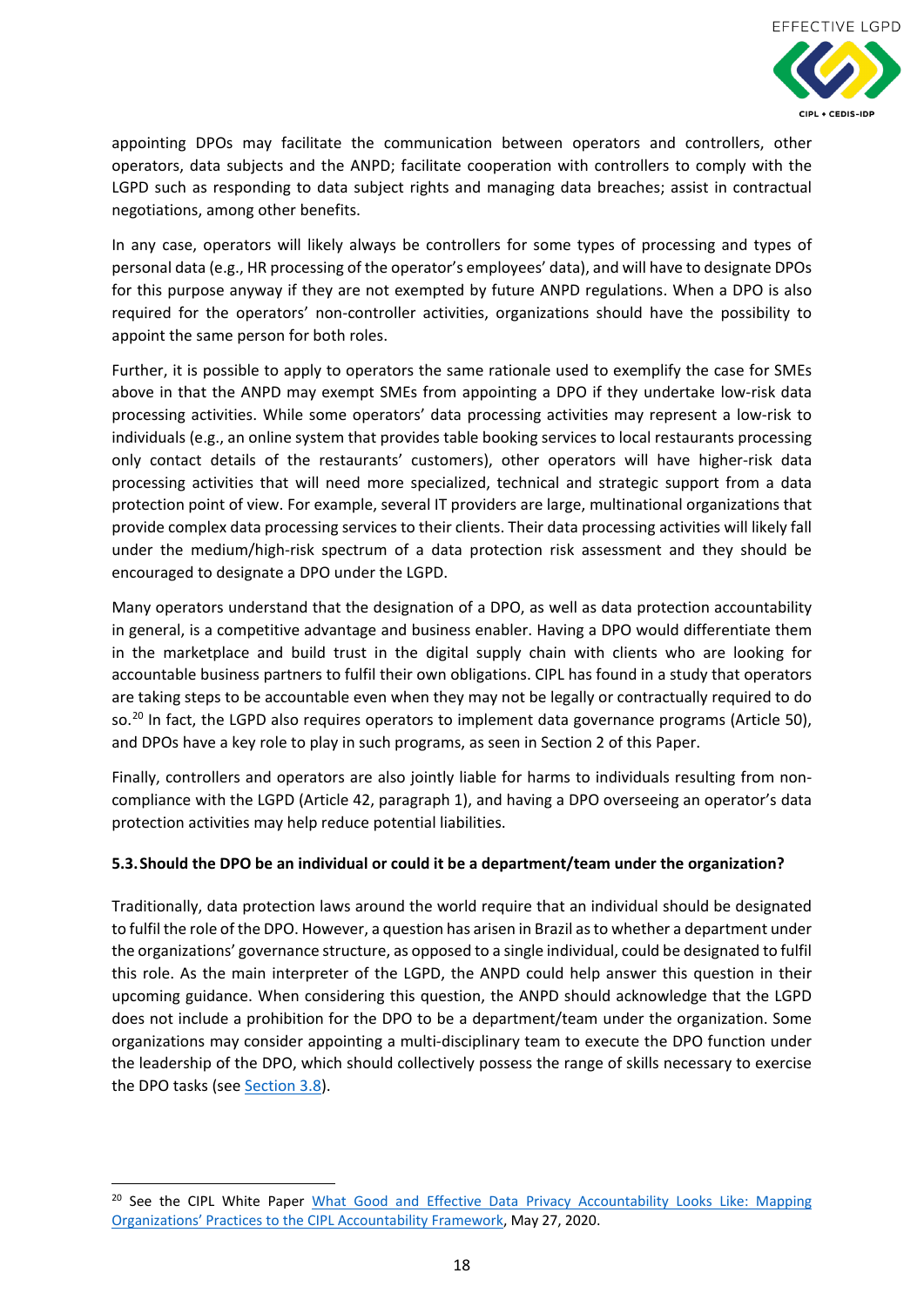

## <span id="page-18-0"></span>**5.4.Can the DPO be a part-time role and/or an external DPO ("DPO as a service")?**

Most organizations, especially large ones and organizations with higher-risk data processing activities, will establish the DPO as a full-time internal role as this will allow the DPO to develop the necessary knowledge of the business and its processing activities to perform his/her role effectively and also be fully accountable. The IAPP identified, in the aforementioned survey, that "sixty-three percent of the firms surveyed have their own in-house DPO, with another 8% outsourcing the role. Of those with an in-house DPO, most have just one, although about one-third of them have two or more." $^{21}$  $^{21}$  $^{21}$ 

External and/or part-time DPOs can be particularly appropriate for SMEs, start-ups, NGOs (if they are required to appoint a DPO, considering the upcoming rules directed at small-sized processing agents) and other organizations that operate only in Brazil and that do not have complex processing activities or complex structures. Some start-ups may even choose to have a full-time DPO in their initial months of establishment of their businesses and move to a part-time DPO after the main data protection issues have been resolved. In any case, organizations should designate a DPO as appropriate to their specific context as long as the DPO can effectively exercise his/her/their tasks.

According to ANPD's Guidelines on Data Processing Agents and DPO, while the LGPD does not prevent the same DPO from acting on behalf of different organizations, it is important that he/she/they are able to perform her/his/their duties effectively.<sup>[22](#page-18-3)</sup> Thus, before appointing a DPO, organizations should consider whether the DPO will be able to meet the organization's demands and those of other organizations at the same time. Also, the ANPD noted that the responsibility for personal data processing activities remains with the controller or the processor.

#### <span id="page-18-1"></span>**5.5.Should the DPO role have independence, protected status and avoid conflicts of interest?**

In contrast to the EU GDPR, the LGPD does not explicitly require the DPO role to be independent or free of any conflict of interests. This question, however, often arises in Brazil as privacy practitioners and organizations look to the GDPR and its interpretation by courts and regulators to help them navigate the complexities of the LGPD. For example, one remarkable recent case involved a decision by the Belgian DPA that a company infringed the GDPR by appointing the Head of the Compliance, Risk Management and Audit department as DPO. The DPA understood that this position as Head implied that the individual makes decisions regarding the use of data within that department, which would be in conflict with the DPO role of providing independent oversight.<sup>[23](#page-18-4)</sup>

This decision, however, should not impact Brazil, given that the LGPD does not require DPOs to be independent. In fact, the LGPD requirements for the DPO are quite different from the GDPR requirementsin that they are simpler and more operational compared to the GDPR requirements, and organizations have more flexibility to specify other more strategic DPO tasks. In any event, organizations should consider it to be a good practice to ensure that their DPO is free of conflicts of interest to enable them to effectively exercise their statutory tasks. Organizations already apply this good practice in other functions, such as audit and finance. Therefore, organizations should consider possible conflict of interests when appointing a DPO and build relevant guardrails to ensure that the DPO is not placed in a position that could undermine his/her/their authority and legitimacy.

<span id="page-18-2"></span> <sup>21</sup> IAPP-FTI Consulting Privacy Governance Report 2020, December 2020, available at [https://iapp.org/resources/article/iapp-fti-consulting-privacy-governance-report-2020/.](https://iapp.org/resources/article/iapp-fti-consulting-privacy-governance-report-2020/)

<span id="page-18-3"></span><sup>22</sup> See footnote 15.

<span id="page-18-4"></span><sup>&</sup>lt;sup>23</sup> See a summary at the Hunton Andrews Kurth's post on the Privacy & Information Security Law Blog on the [Belgian DPA Sanctions Company for Non-Compliance with the GDPR's DPO Requirements,](https://www.huntonprivacyblog.com/2020/05/06/belgian-dpa-sanctions-company-for-non-compliance-with-the-gdprs-dpo-requirements/) 6 May 2020.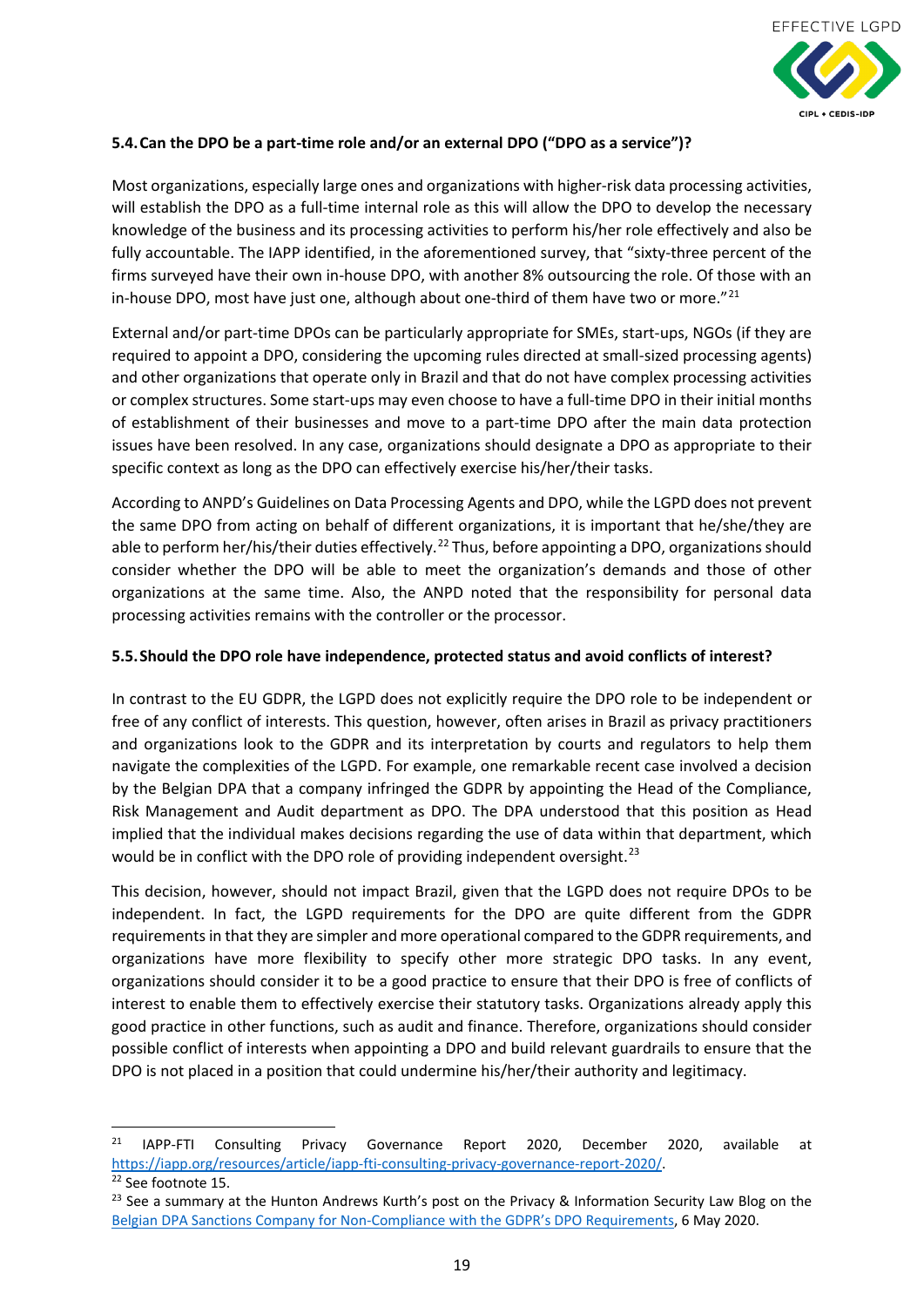

#### <span id="page-19-0"></span>**5.6.Is the DPO personally liable for LGPD non-compliance?**

The LGPD is silent on whether individuals, or professional firms acting as a DPO, can be subject to criminal, administrative and corporate liabilities. In other compliance areas(such as competition, anticorruption and export control laws) of other jurisdictions such as the EU, compliance officers who take on roles that are broadly similar to DPOs are generally not subject to individual liability of any nature, except in cases of willful misconduct, gross negligence or breach of company policies or applicable law, just as any other employee would be.<sup>[24](#page-19-2)</sup> This is also the case in Brazil, where the Civil Law ensures liability of employees that act with willful misconduct causing damage to the employer and third parties (Articles 186, 187 and 927 of the Civil Code—Law 10.406 of 10 January 2002).

Indeed, personal liability of the DPO would be inconsistent with his/her/their role under the LGPD as advisor to the controller or operator (Article 41, paragraph 2). This is because although DPOs provide advice, it is the organization that makes decisions concerning the data processing activities. Consistent with the controllers' and operators' obligation of accountability under the GDPR, controllers and operators carry responsibility for the data processing activities and, therefore, liability for noncompliance under the LGPD. In general, CIPL does not believe that there should be personal liability of a DPO under the LGPD as this may also dissuade many privacy practitioners from becoming a DPO and may dissuade companies opting to appoint a DPO when it is not required.

Again, in its Guidelines on Data Processing Agents and DPO, the ANPD noted that the responsibility for personal data processing activities remains with the controller or the processor.<sup>[25](#page-19-3)</sup>

## <span id="page-19-1"></span>**5.7. Should organizations publicly disclose the DPO's identity and contact details?**

Article 41, paragraph 1 of the LGPD establishes that the identity and contact details of the DPO must be publicly disclosed, preferably on the controller's website. This issue is connected to the question of the DPO's personal liability as well as personal safety, and will require specific ANPD interpretation. We understand that when the legislature included this requirement in the law, its goal was to enable individuals to communicate with the organization concerning their data protection matters. There are many ways that organizations can enable such communications without publicly disclosing the personal details of the DPO (e.g., name, individual professional email address).

#### **Case study 6. Organization decided to have DPO communications signed by the "Office of the DPO"**

In order to prevent personal liability and relaliation to the DPO and protect the individual members of the DPO team, an organization has taken the decision that every communication that is sent from this team should be signed by the "Office of the DPO" instead of by the names of individual people working in this team.

Organizations can, for instance, create online forms dedicated to open a channel of communications between individuals and the organization, or publicize a DPO email address (as opposed to an individual email address). Publicizing the name of the DPO may lead to harassment of a DPO by a disgruntled individual or possible legal action against the DPO personally for the organization's failure to comply with the LGPD. This could discourage privacy practitioners from fulfilling the role of the DPO.

<span id="page-19-2"></span><sup>&</sup>lt;sup>24</sup> See the CIPL DPO Paper Ensuring the Effectiveness and Strategic Role of the Data Protection Officer under the [General Data Protection Regulation,](https://www.informationpolicycentre.com/uploads/5/7/1/0/57104281/final_cipl_gdpr_dpo_paper_17_november_2016.pdf) November 17, 2016.

<span id="page-19-3"></span><sup>&</sup>lt;sup>25</sup> See footnote 15.